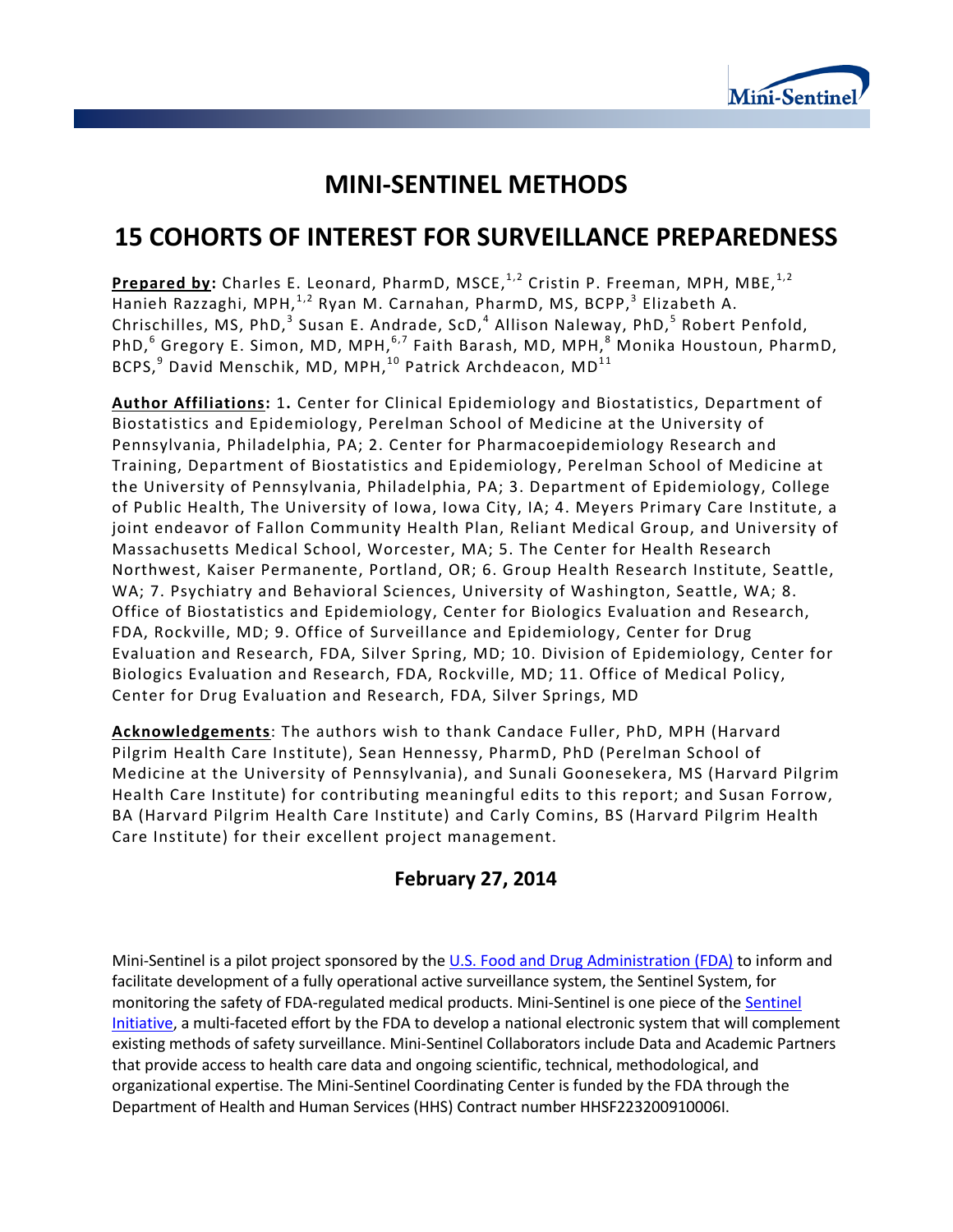

# **Mini-Sentinel Methods**

# 15 Cohorts Of Interest For Surveillance Preparedness

### **Table of Contents**

| 1. |                                                                                     |
|----|-------------------------------------------------------------------------------------|
| 2. |                                                                                     |
| 3. |                                                                                     |
| 4. |                                                                                     |
| 5. |                                                                                     |
|    |                                                                                     |
|    |                                                                                     |
|    |                                                                                     |
|    |                                                                                     |
|    | 5-2.3. Persons receiving fluoroquinolones for post-exposure prophylaxis (PEP)  - 5- |
|    |                                                                                     |
|    |                                                                                     |
|    |                                                                                     |
|    |                                                                                     |
|    |                                                                                     |
|    |                                                                                     |
|    |                                                                                     |
|    |                                                                                     |
|    |                                                                                     |
|    |                                                                                     |
|    |                                                                                     |
|    |                                                                                     |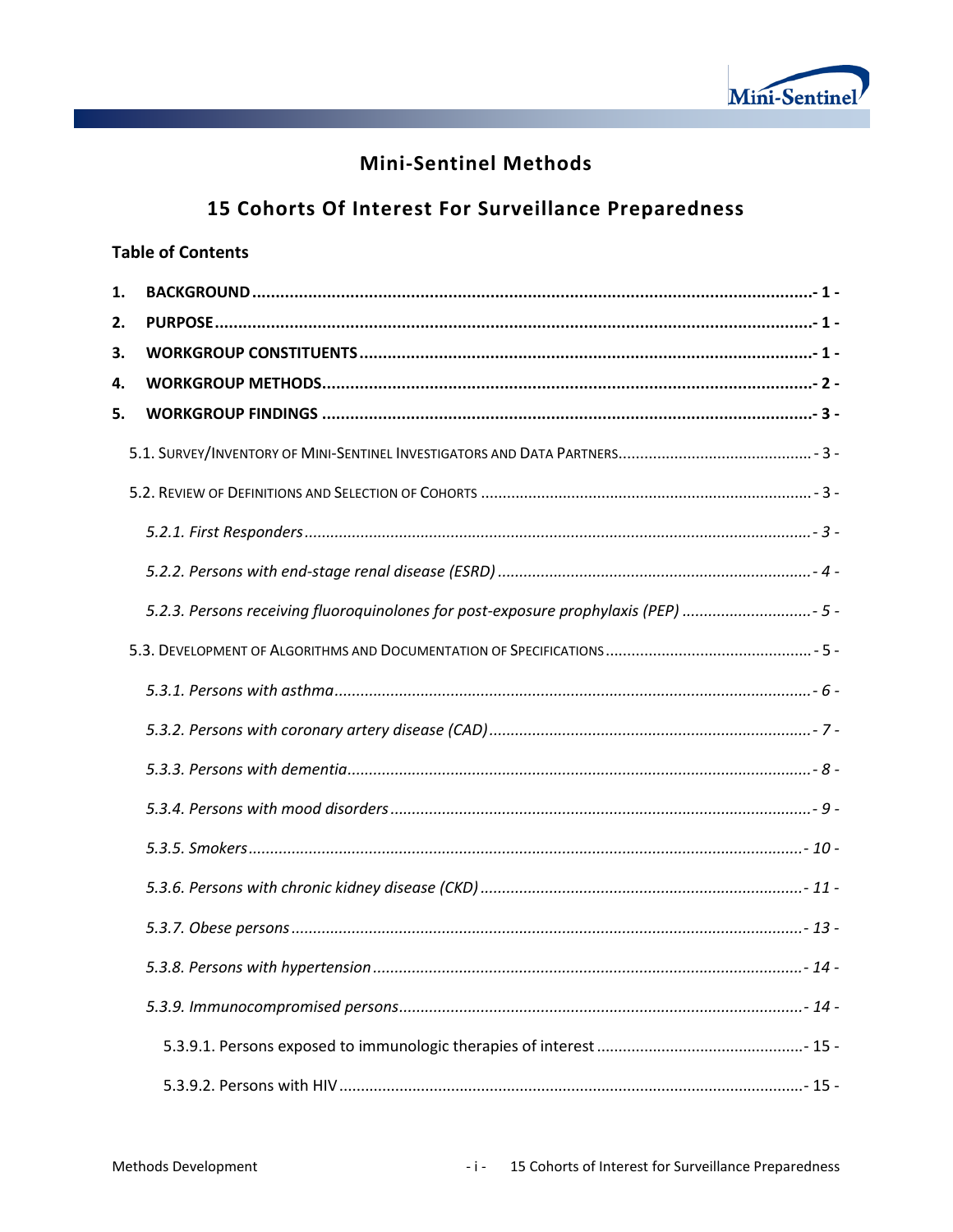

| 6. |                                                                                                  |
|----|--------------------------------------------------------------------------------------------------|
|    | 5.3.13. Pregnancy cohorts, including pregnant women, live births, & babies born prematurely-21 - |
|    |                                                                                                  |
|    |                                                                                                  |
|    |                                                                                                  |
|    |                                                                                                  |
|    |                                                                                                  |
|    |                                                                                                  |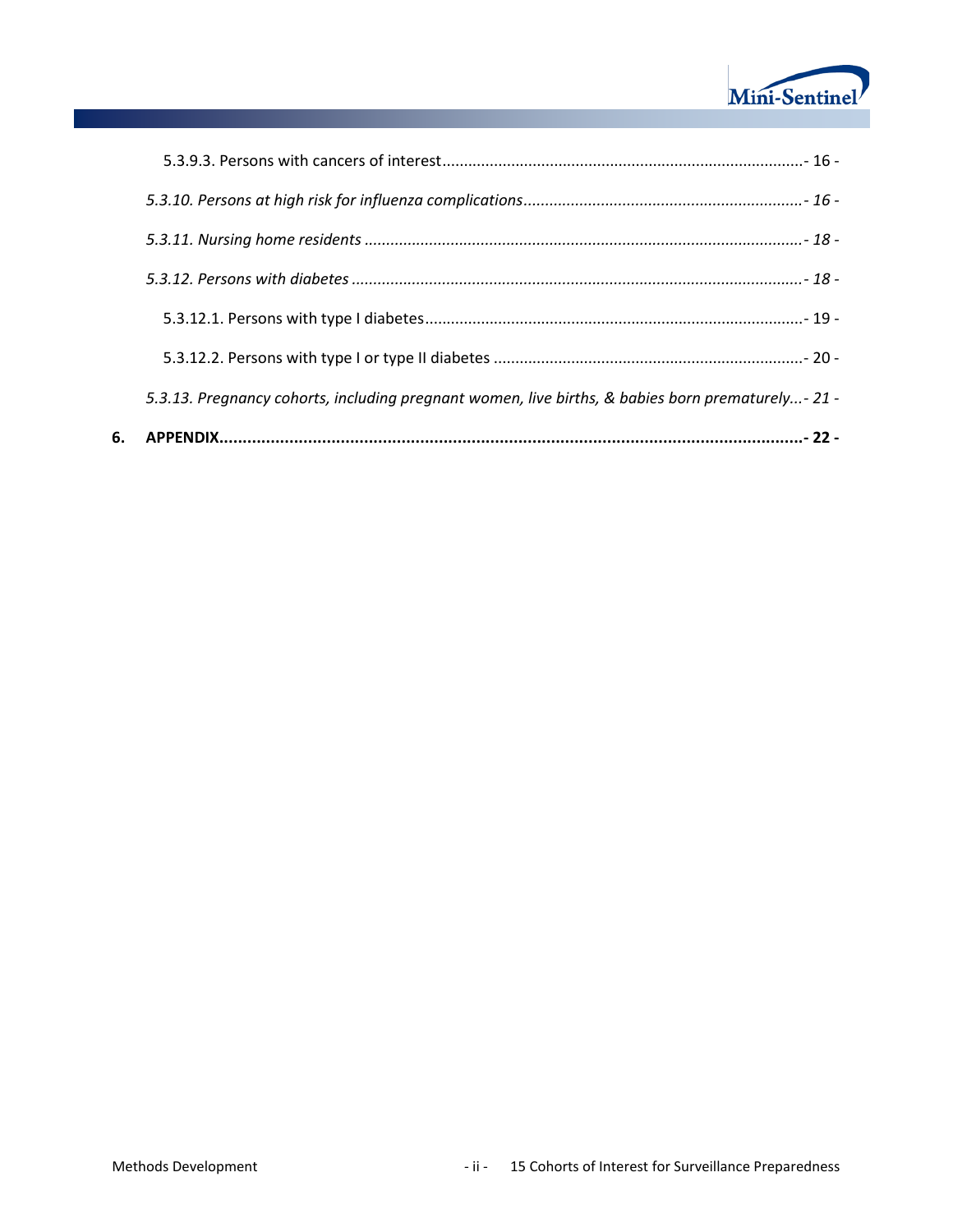

# **1. BACKGROUND**

Certain cohorts of persons may be more vulnerable to (i.e., at higher-than-baseline risk for) experiencing adverse effects from medical products and/or medical countermeasures. Yet, these groups are often underrepresented in clinical trials. Therefore, the safety profiles of medical products and medical countermeasures are typically less well-characterized in these individuals. Thus, it is important to develop algorithms to identify cohorts of vulnerable groups within electronic healthcare data environments, such as the Mini-Sentinel distributed database. Active surveillance could then be conducted specifically within these cohorts, providing detailed information regarding risk from their exposure to medical products and medical countermeasures.

## **2. PURPOSE**

The workgroup set forth to recommend algorithms for the identification of vulnerable cohorts of interest to FDA. Contrary to the title of the workgroup opportunity, these included the following 18 (not 15) major groups: nursing home residents, pregnant women, live births, premature infants, persons at high risk for influenza complications, immunocompromised persons, persons with type-1 diabetes, persons with type-2 diabetes, obese persons, persons with coronary artery disease, persons with mood disorders, persons with end stage renal disease (ESRD), persons with hypertension, smokers, persons with asthma, persons with dementia, persons receiving fluoroquinolones for post-exposure prophylaxis, and first responders. The workgroup's main deliverables include the recommendations outlined in this descriptive report as well as an Excel workbook containing reviews of published and unpublished algorithms.

# **3. WORKGROUP CONSTITUENTS**

The findings of this workgroup resulted from a collaboration between the Center for Pharmacoepidemiology Research and Training (CPeRT) at the Perelman School of Medicine of the University of Pennsylvania (as lead site), the University of Iowa, the University of Massachusetts/Meyers Primary Care Institute, the Kaiser Permanente Center for Health Research, the Group Health Research Institute, the Harvard Pilgrim Health Care Institute Mini-Sentinel Operations Center (MSOC), and FDA. Table 1 below lists workgroup members and examples of their specific expertise brought to bear.

| <b>Participating Site</b>     | Participant<br>(alphabetically, by site) | Workgroup<br>Role | <b>Examples of Cohort-Defining Expertise</b>       |  |
|-------------------------------|------------------------------------------|-------------------|----------------------------------------------------|--|
|                               | Cristin Freeman, MPH,<br><b>MBE</b>      | Member            | hypertension, immunocompromised,<br>nursing home   |  |
| University of<br>Pennsylvania | Charles Leonard, PharmD,<br><b>MSCE</b>  | Lead              | mood disorders, chronic kidney<br>disease, obesity |  |
|                               | Hanieh Razzaghi, MPH                     | Member            | diabetes, pregnancy-related outcomes               |  |
| University of Iowa            | Ryan Carnahan, PharmD,                   | Member            | smoking, dementia, mood disorders                  |  |

| Table 1. Workgroup constituents, roles, and expertise |  |  |  |
|-------------------------------------------------------|--|--|--|
|-------------------------------------------------------|--|--|--|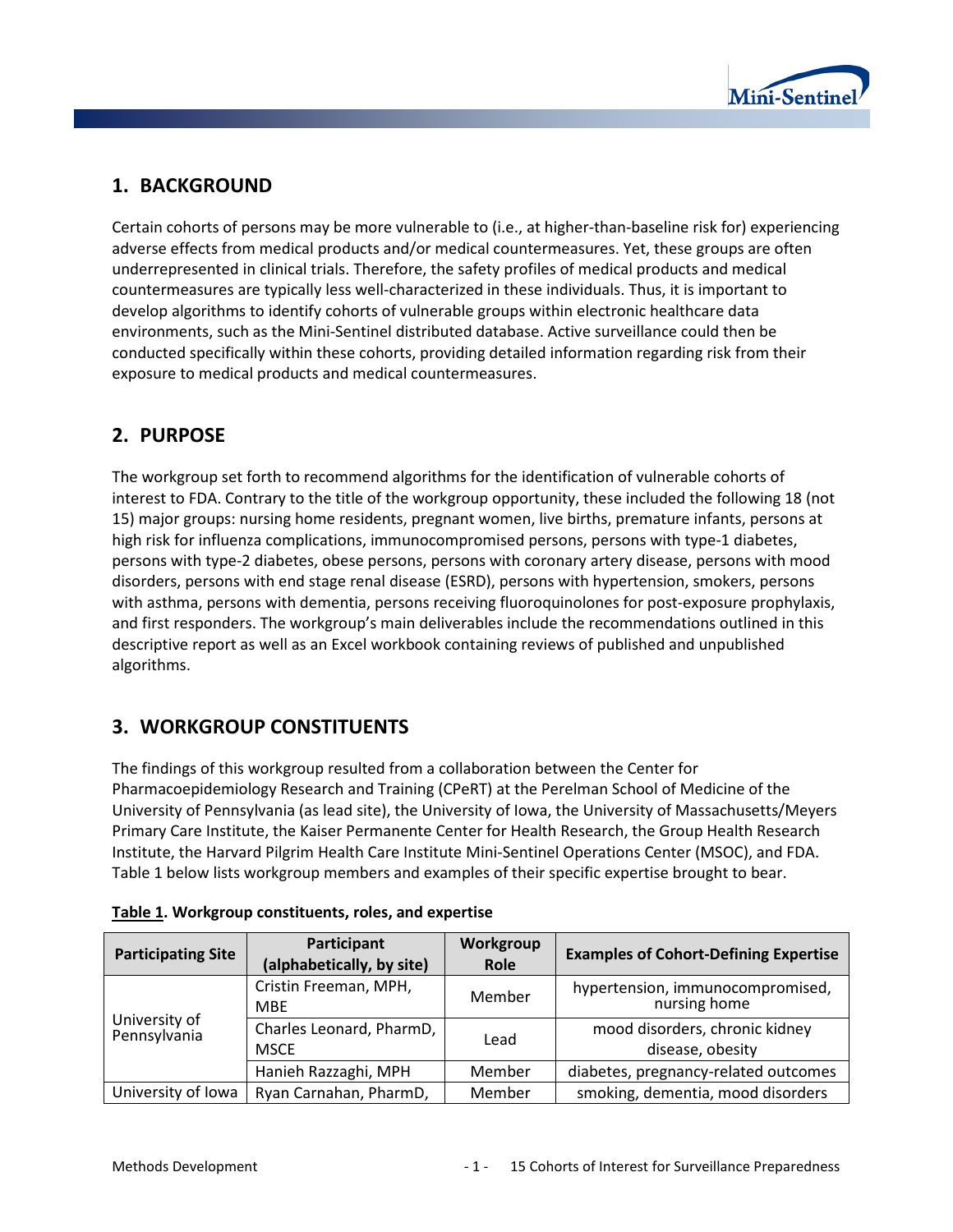

| <b>Participating Site</b>                                            | Participant<br>(alphabetically, by site)  | Workgroup<br>Role      | <b>Examples of Cohort-Defining Expertise</b>    |  |
|----------------------------------------------------------------------|-------------------------------------------|------------------------|-------------------------------------------------|--|
|                                                                      | MS, BCPP                                  |                        |                                                 |  |
|                                                                      | Elizabeth Chrischilles, MS,<br><b>PhD</b> | Member                 |                                                 |  |
| University of<br>Massachusetts /<br>Meyers Primary<br>Care Institute | Susan Andrade, ScD                        | Member                 | pregnancy-related outcomes                      |  |
| Kaiser<br>Permanente<br>Northwest                                    | Allison Naleway, PhD                      | Member                 | pregnancy-related outcomes, first<br>responders |  |
| <b>Group Health</b>                                                  | Robert Penfold, PhD                       | Member                 | mood disorders                                  |  |
| Research Institute                                                   | Gregory Simon, MD, MPH                    | Member                 |                                                 |  |
|                                                                      | Elizabeth Cavagnaro, BA                   |                        |                                                 |  |
|                                                                      | Carly Comins, BS                          |                        |                                                 |  |
|                                                                      | Susan Forrow, BA                          | <b>MSOC</b> support    |                                                 |  |
| Harvard Pilgrim<br>Health Care                                       | Sunali Goonesekera, MS                    |                        |                                                 |  |
| Institute                                                            | Candace Fuller, PhD, MPH                  |                        |                                                 |  |
|                                                                      | Lisa Trebino, MS                          |                        |                                                 |  |
|                                                                      | Tiffany Siu Woodworth,                    |                        |                                                 |  |
|                                                                      | <b>MPH</b>                                |                        |                                                 |  |
|                                                                      | Patrick Archdeacon, MD                    |                        |                                                 |  |
|                                                                      | Faith Barash, MD, MPH                     |                        |                                                 |  |
|                                                                      | Carlos Bell, MPH                          |                        |                                                 |  |
| <b>FDA</b>                                                           | Monika Houstoun,                          | oversight and guidance |                                                 |  |
|                                                                      | PharmD, BCPS                              |                        |                                                 |  |
|                                                                      | David Menschik, MD,                       |                        |                                                 |  |
|                                                                      | <b>MPH</b>                                |                        |                                                 |  |

### **4. WORKGROUP METHODS**

As an overview, major workgroup activities included the: a) survey and inventory of Mini-Sentinel Investigators' and Data Partners' experience in developing algorithms to identify the aforementioned cohorts; b) review of existing (e.g., literature-reported) cohort definitions and selection of cohorts of interest; and c) development of recommendations for cohort-defining algorithms, including the documentation of rationale for their selection and technical specifications.

The survey of Mini-Sentinel Investigators and Data Partners was intended to supplement our planned literature reviews for identifying existing algorithms for cohorts. The workgroup developed a personalized solicitation that described the workgroup purpose and requested provision of published and unpublished algorithms from recipients. This solicitation was emailed by the MSOC. Responses were received and inventoried by the MSOC and the Workgroup Leader.

Workgroup members then conducted a brief review of existing literature on the 18 cohorts named in the workgroup opportunity. Information provided by solicitation respondents was also reviewed. The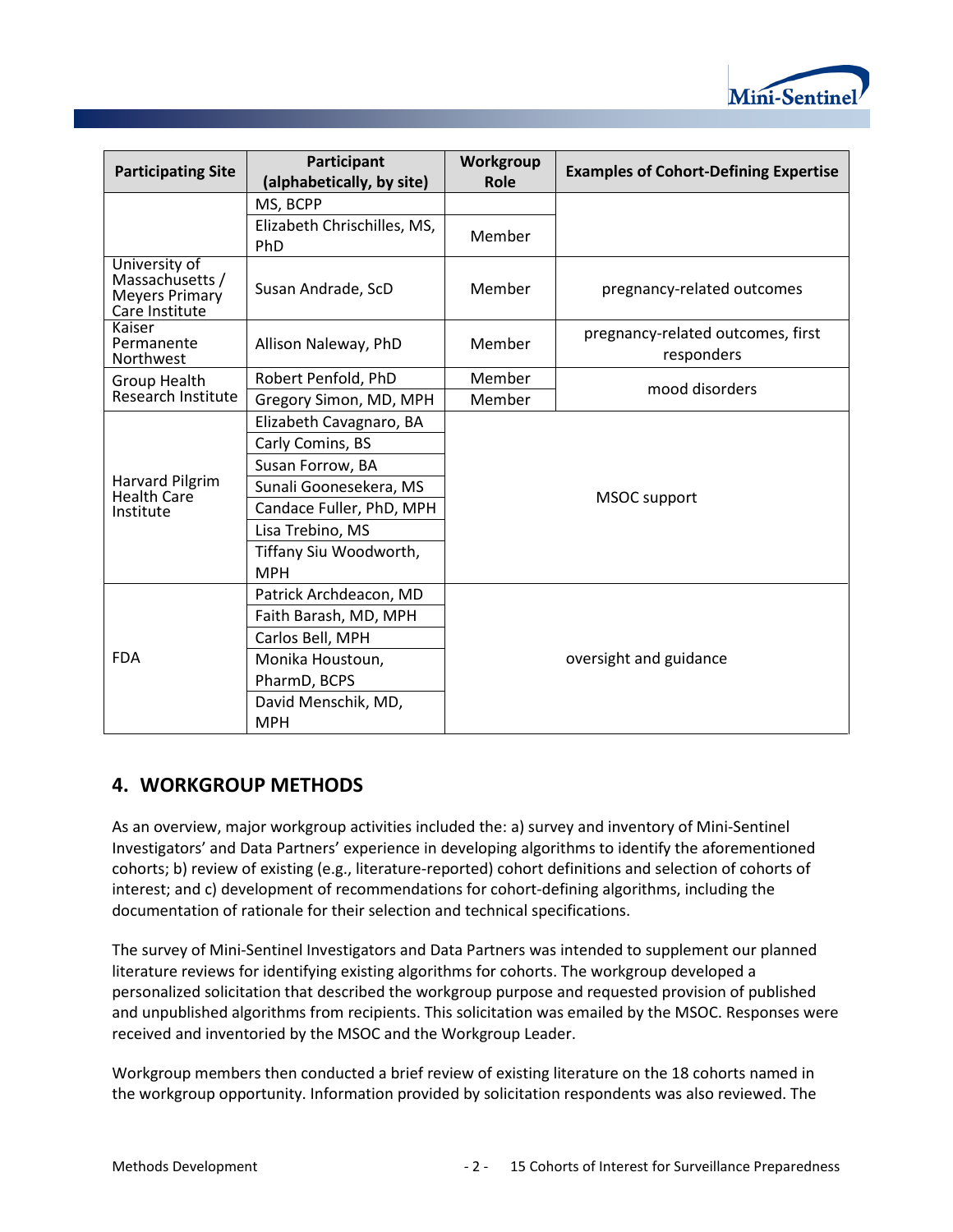

intent of this initial limited review of the literature was to identify cohorts for which little or no information was available, so these cohorts could be quickly identified as poor candidates for algorithm development.

For the remaining cohorts with sufficient information available, workgroup members conducted a more comprehensive, secondary review of the literature to identify existing algorithms and characterize their validity metrics. Principal search strategies included the use of PubMed and Google Scholar, and the review of the reference sections of manuscripts identified via these methods. In rare instances in which the lead site's biomedical library did not allow for full-text access to a manuscript, an interlibrary loan procedure was utilized. Further, when detail on an algorithm was not fully presented in an identified manuscript, its lead author was contacted for supplemental information.

Results of the in-depth literature review and synthesis were cataloged in an Excel-formatted spreadsheet with one tab for each cohort of interest. Each tab includes one row-entry per relevant study and identifies the: study authors +/- PubMed identification number (or web hyperlink, in some cases); study population; calendar period under study; cohort-identifying algorithm(s); positive predictive value (PPV), negative predictive value (NPV), sensitivity, and specificity of each algorithm; number of subjects (N) under study; comments; overall synthesis; and workgroup recommendation. Discussions of these findings were then presented to FDA during weekly (initially, then twice monthly) workgroup teleconferences. In some cases, refinement of the workgroup's initial recommendation was required after receiving input from FDA; refined workgroup recommendations were then presented on subsequent teleconferences.

### **5. WORKGROUP FINDINGS**

#### **5.1. SURVEY/INVENTORY OF MINI-SENTINEL INVESTIGATORS AND DATA PARTNERS**

Mini-Sentinel Investigators and Data Partners were contacted via email during August 2012. The MSOC and Workgroup Leader received responses from eight Mini-Sentinel collaborators. Most responses included the provision of published manuscripts describing the validity of specific algorithms and/or compiled code sets (i.e., operational definitions for given cohorts) without descriptions of their validity metrics. Files accompanying these responses were cataloged by MSOC staff supporting this activity. Please note that these standalone files have limited interpretability. They were used by the workgroup's literature reviewers to ensure that all relevant data were examined.

### **5.2. REVIEW OF DEFINITIONS AND SELECTION OF COHORTS**

As a screening step, a brief literature review was conducted for each of the 18 aforementioned cohorts. During this phase, three cohorts were identified as poor candidates for algorithm development: first responders, persons with ESRD, and persons receiving fluoroquinolones for post-exposure prophylaxis.

#### **5.2.1. First Responders**

The workgroup received clarification from FDA about the intended use of the first responders cohort. FDA indicated its preference for an algorithm that would broadly capture any demographic of first responders available within the distributed database (i.e., not solely a cohort of healthcare workers as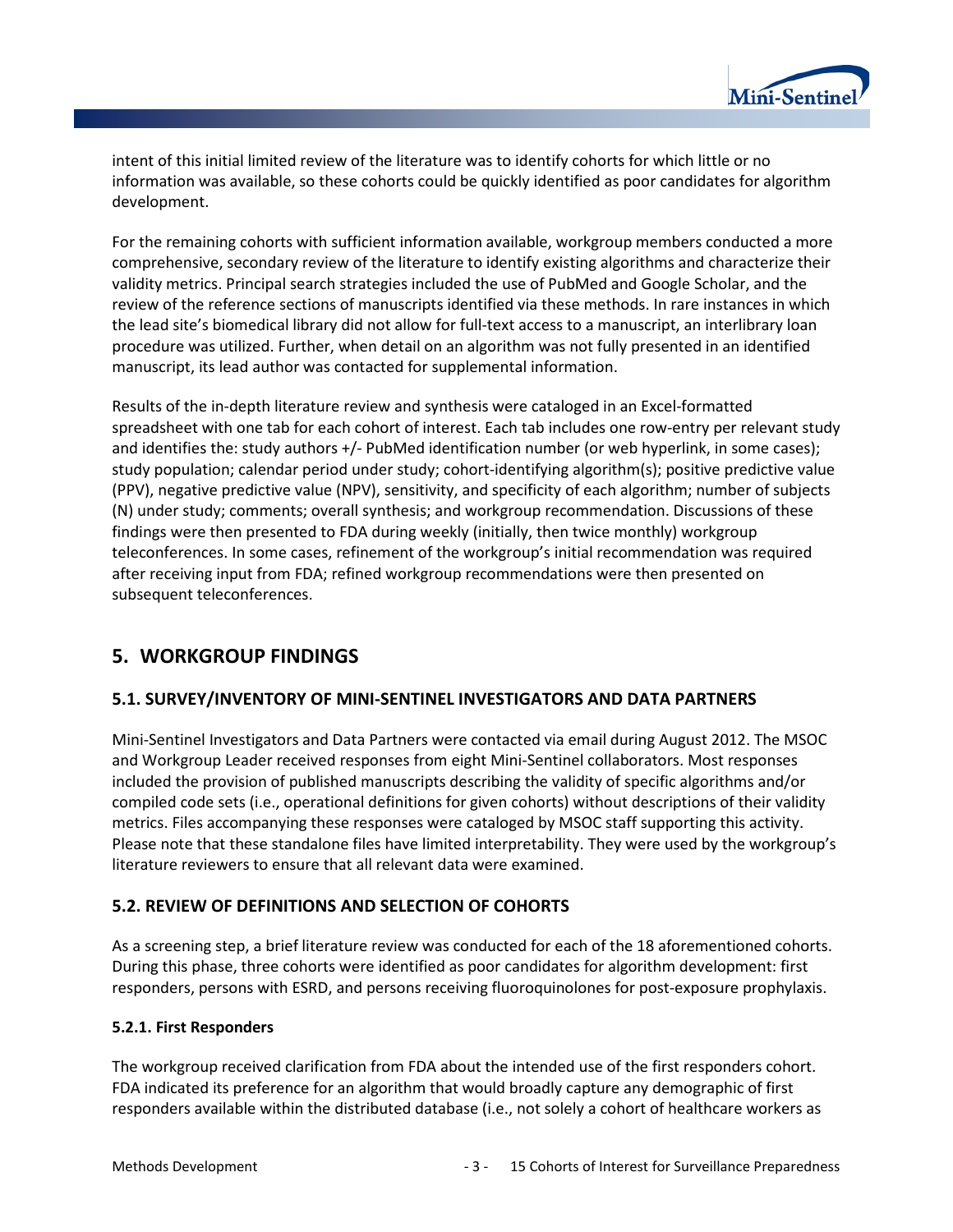

indicated in the workgroup opportunity) in order to conduct active surveillance on medical products used in pre- and post-exposure interventions (e.g., smallpox vaccines, fluoroquinolones for anthrax, etc.). FDA noted that algorithms that reliably captured important subgroups of first responders could also have value, if algorithms intended to capture this cohort more broadly were unlikely to have good performance metrics.

While potential algorithms for identifying first responders could include tuberculosis testing, vaccinations patterns, serologic testing and employee health visits, the workgroup could find no evidence of these approaches being implemented or validated. An alternate approach could include the use of group subscriber information (e.g., "City of Portland" members within Kaiser Permanente Northwest data), but the MSOC confirmed that subscribership data is not captured by the common data model. Regardless, even if such information were available, it would be difficult to determine the job classification of members covered by the "City of Portland" (e.g., firefighters vs. police officers). It would also be difficult to identify a specific person in the family/household with a particular job classification. Given this, the workgroup informed FDA that, at this time, there are no known automatable algorithms for identifying first responders or important subgroups of first responders within the distributed database.

#### **5.2.2. Persons with end-stage renal disease (ESRD)**

During the screening phase, the workgroup found that few studies had evaluated algorithms for identifying persons with ESRD. Much more attention has been paid to the validity of algorithms for identifying persons with chronic kidney disease (CKD) in general (see §5.3.6) or undergoing dialysis procedures in particular. Given this, in addition to the following complicating factors, the workgroup determined that the identification of a cohort of ESRD patients should be abandoned in favor of a cohort of CKD patients. First, Data Partners contributing to the distributed database likely begin to lose followup of ESRD (and kidney transplanted) patients from their datasets as Medicare becomes the primary payment source for these individuals (see Centers for Medicare and Medicaid Services [CMS] Product No. 10128 for more information). This was the workgroup's primary reason of concern leading to the recommendation for abandonment of the ESRD cohort. Second, no studies have examined the validity of International Classification of Diseases (ICD-9) 585.6 (*ESRD*) since its addition to the coding manual in 2005. Third, while dialysis procedure codes have a high PPV and sensitivity for identifying persons that have had a dialysis session, such sessions may not exclusively be had by persons with ESRD. For example, persons with an acute renal failure episode could undergo dialysis, including intermittent hemodialysis, continuous renal replacement therapy, and hybrid therapies such as sustained lowefficiency dialysis.

While a selected population of persons with ESRD *could* be identified within the distributed database, they would likely be non-representative of a typical ESRD population—that is, a younger population with greater access to personal resources that may preclude their reliance on Medicare and/or ESRD patients in the early months of their diagnosis while awaiting transition to Medicare. Should FDA maintain an interest in the study of an ESRD population, the workgroup alternatively recommends use of the United States Renal Data System (USRDS) dataset. This National Institute of Diabetes and Digestive and Kidney Diseases (NIDDK)-funded national data system collects, analyzes, and distributes information about ESRD in the US. Further, as an alternative to an ESRD cohort of interest, the workgroup recommends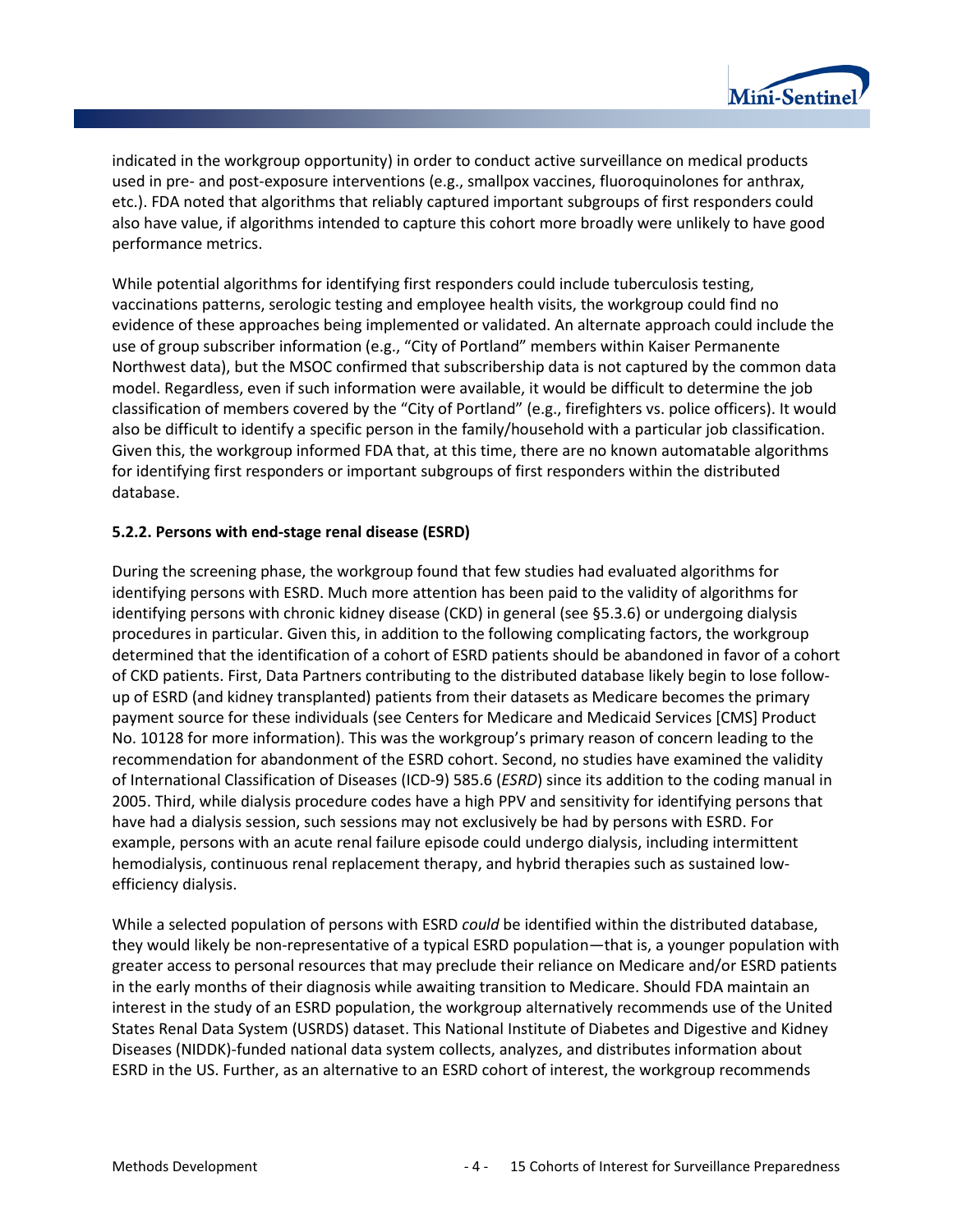

that FDA consider the vulnerable population of persons with CKD (see §5.3.6), acknowledging that the distributed database may still under-identify late-stage patients soon after Medicare coverage begins.

#### **5.2.3. Persons receiving fluoroquinolones for post-exposure prophylaxis (PEP)**

The workgroup received clarification from FDA that the intended use of this cohort included applications in medical countermeasure surveillance. Given this, the workgroup focused their review on the identification of persons receiving fluoroquinolone prophylaxis subsequent to suspected inhalation anthrax exposure (i.e., PEP). Lessons learned from a review of this prime example may be applicable to the identification of other cohorts receiving prophylactic therapies in response to occupational exposures or bioterrorism.

Routine capture of fluoroquinolone prescriptions dispensed for PEP would not be expected within the distributed database. Should the Centers for Disease Control and Prevention (CDC) Office of Health Preparedness and Response activate a public health response subsequent to a threat, medications would likely be dispatched from the Strategic National Stockpile (SNS)—initially via 12-hour Push Packages and then via Vendor Managed Inventory. Federal, state, and local community planners would then work to ensure that SNS medicines are provided to affected persons. It is not clear that PEP prescribing would be recorded in an electronic medical record (EMR) and even less likely that billing claims would capture PEP dispensings, as SNS drugs are free. Further federal Emergency Use Authorization would likely obviate the typical "clinician prescribing-pharmacist dispensing" paradigm.

If a subset of fluoroquinolone PEP prescribing/dispensings were expected to appear in the distributed database, dependent on state and/or local community readiness procedures in response to a threat, one could conceivably focus on the identification of regimens of ciprofloxacin 500mg BID x 60 days in conjunction with anthrax vaccine adsorbed (AVA) in three subcutaneous doses at days 0, 14, and 28 as an example. This would also assume, though, that the vaccine would be recorded in the distributed database—unlikely since AVA is only available from state and local health departments via the CDC.

For these reasons, it is unlikely that the current distributed database would allow for the identification of a cohort of persons receiving fluoroquinolones for PEP. Should FDA remain interested in studying such a population, partnership with local municipalities, states, and the CDC would be critical.

### **5.3. DEVELOPMENT OF ALGORITHMS AND DOCUMENTATION OF SPECIFICATIONS**

A more complete literature review was conducted for the following cohorts of interest. For each cohort, one or more recommendations are presented along with a rationale. A high-level summary of estimated PPVs and sensitivities for primary-recommended algorithms are presented in Table 2 below. Of note, not all cohorts undergoing complete review had sufficient evidence to support the workgroup's recommendation of an algorithm or algorithms; these are indicated accordingly in the table.

Further, as the intent of the workgroup was to recommend algorithms for identifying *cohorts* of interest in alignment with the workgroup opportunity, recommendations below were preferentially-selected (when appropriate) based on the expectation that an algorithm would have both a moderate-to-high PPV and moderate-to-high sensitivity. The workgroup does acknowledge, though, that its work may also inform the selection of algorithms for use as *health outcomes of interest (HOIs)* and/or *confounder adjustment*. Further consideration should be given before simply adopting these recommendations for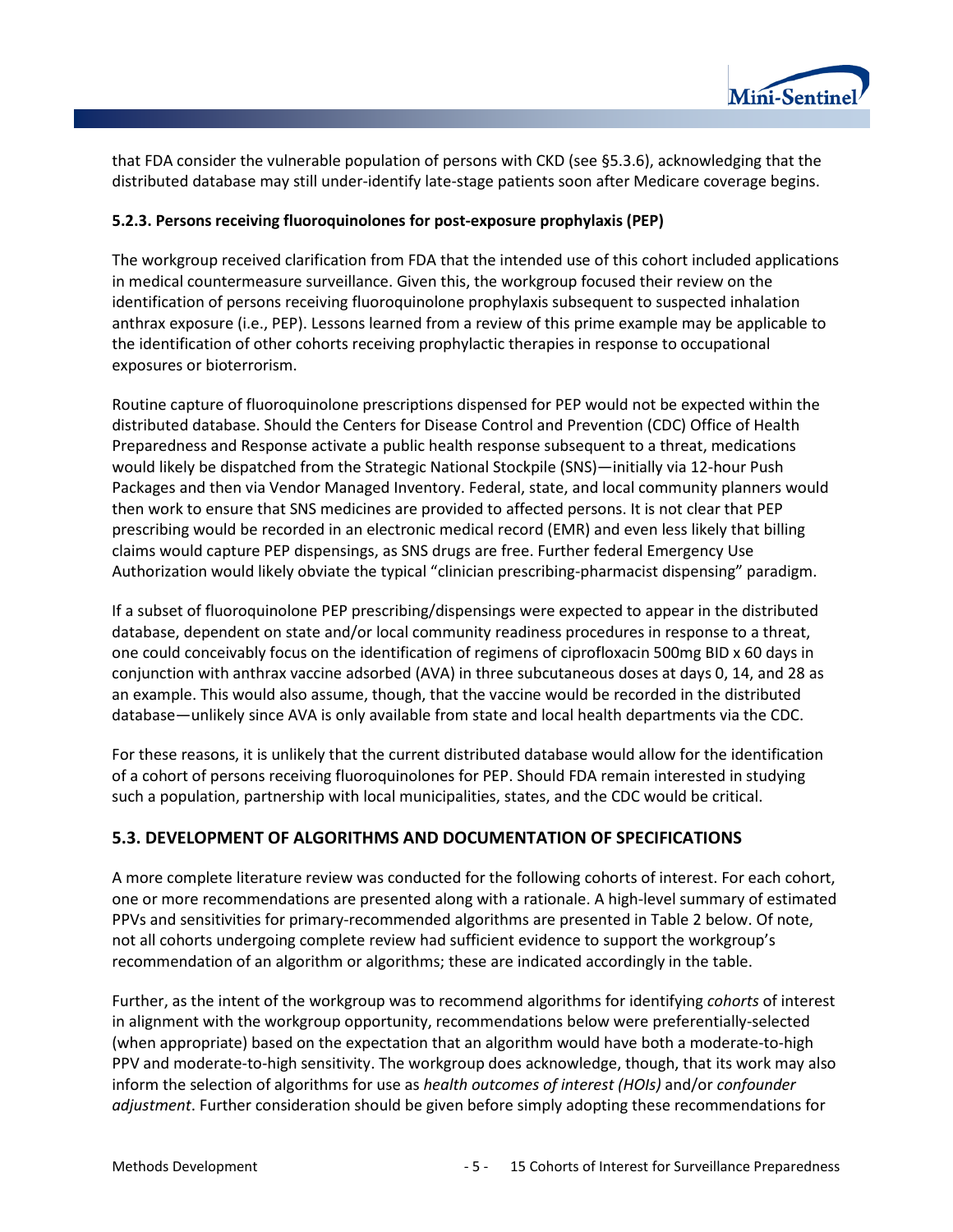

such purposes. For example, HOI algorithms may wish to further maximize PPV at the cost of sensitivity, while confounder algorithms may wish to further maximize sensitivity at the cost of PPV. On occasion, workgroup findings relevant to these considerations are commented on below, in the hopes of informing future work.

| <b>Cohort of interest</b>                                                                                                                                                                                                                                                                                                                                                                         | <b>Estimated</b><br><b>PPV (%)</b> | <b>Estimated</b><br>sensitivity (%) |
|---------------------------------------------------------------------------------------------------------------------------------------------------------------------------------------------------------------------------------------------------------------------------------------------------------------------------------------------------------------------------------------------------|------------------------------------|-------------------------------------|
| 1. Asthma                                                                                                                                                                                                                                                                                                                                                                                         |                                    |                                     |
| Asthma, in adults                                                                                                                                                                                                                                                                                                                                                                                 | 72                                 | 74                                  |
| Asthma, in children                                                                                                                                                                                                                                                                                                                                                                               | 94                                 | 90                                  |
| 2. Coronary artery disease (CAD)                                                                                                                                                                                                                                                                                                                                                                  |                                    |                                     |
| CAD, general                                                                                                                                                                                                                                                                                                                                                                                      | 95                                 | 55-80                               |
| Acute myocardial infarction*                                                                                                                                                                                                                                                                                                                                                                      | 50-83                              | 80-95                               |
| Angina                                                                                                                                                                                                                                                                                                                                                                                            |                                    | no recommendation <sup>+</sup>      |
| 3. Dementia                                                                                                                                                                                                                                                                                                                                                                                       | 81                                 | 69                                  |
| 4. Mood disorders                                                                                                                                                                                                                                                                                                                                                                                 |                                    |                                     |
| Depression                                                                                                                                                                                                                                                                                                                                                                                        | 49                                 | 95                                  |
| Bipolar                                                                                                                                                                                                                                                                                                                                                                                           |                                    | no recommendation+                  |
| 5. Smokers, tobacco users                                                                                                                                                                                                                                                                                                                                                                         | 76-94                              | 19-65                               |
| 6. Chronic kidney disease                                                                                                                                                                                                                                                                                                                                                                         | 71                                 | 82                                  |
| 7. Obese persons**                                                                                                                                                                                                                                                                                                                                                                                | unknown                            | unknown                             |
| 8. Hypertension                                                                                                                                                                                                                                                                                                                                                                                   | 95                                 | 76                                  |
| 9. Immunocompromised                                                                                                                                                                                                                                                                                                                                                                              |                                    |                                     |
| Exposure to immunologics                                                                                                                                                                                                                                                                                                                                                                          | unknown                            | unknown                             |
| Human immunodeficiency virus                                                                                                                                                                                                                                                                                                                                                                      | unknown                            | 96                                  |
| Cancers of interest                                                                                                                                                                                                                                                                                                                                                                               |                                    | no recommendation+                  |
| 10. Influenza complications                                                                                                                                                                                                                                                                                                                                                                       | unknown                            | unknown                             |
| 11. Nursing home residents                                                                                                                                                                                                                                                                                                                                                                        | unknown                            | unknown                             |
| 12. Diabetes mellitus                                                                                                                                                                                                                                                                                                                                                                             |                                    |                                     |
| Type I                                                                                                                                                                                                                                                                                                                                                                                            | 96                                 | 61                                  |
| Type II                                                                                                                                                                                                                                                                                                                                                                                           |                                    | no recommendation+                  |
| Type I or Type II                                                                                                                                                                                                                                                                                                                                                                                 | >97                                | unknown                             |
| 13. Pregnant women                                                                                                                                                                                                                                                                                                                                                                                |                                    | no recommendation+                  |
| 14. Live births                                                                                                                                                                                                                                                                                                                                                                                   |                                    | no recommendation+                  |
| 15. Babies born prematurely<br>no recommendation <sup>+</sup>                                                                                                                                                                                                                                                                                                                                     |                                    |                                     |
| * developed with intent to maximize sensitivity while maintaining an acceptable PPV<br>** primary recommendation to rely on subset of persons with BMI reported or calculable<br>within the distributed database, not via diagnosis- or medication-based code sets<br>+ Although a complete literature review was conducted for this cohort, no recommendation<br>could be made by the workgroup. |                                    |                                     |

| Table 2. Estimated positive predictive values (PPVs) and sensitivities of primary-recommended |
|-----------------------------------------------------------------------------------------------|
| algorithms for identifying specific cohorts                                                   |

#### **5.3.1. Persons with asthma**

Overall, algorithms for identifying persons with asthma have high PPVs and sensitivities. Given this, the proposed algorithms below would function well in identifying a cohort of persons with asthma in which to examine a medical product-HOI relationship and as a code set for confounder adjustment. For developing a cohort of adults with asthma, the workgroup recommends an algorithm developed by Gershon *et al* (PubMed Identifier [PMID]: 20011725) in which an adult is considered asthmatic if having at least three ambulatory care visits for asthma or at least one hospitalization for asthma during a two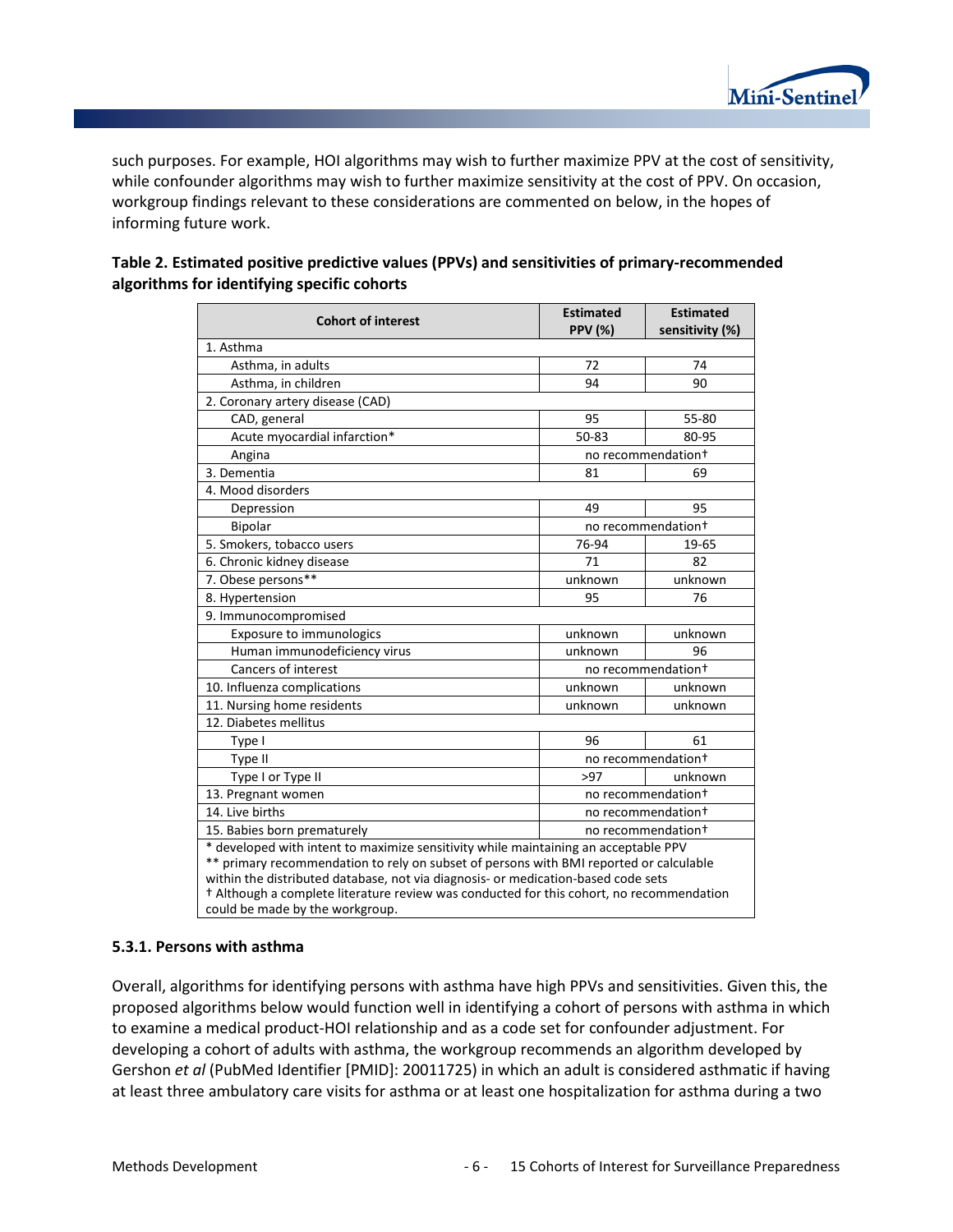

year window (PPV = 72%, sensitivity = 74%, when compared to expert panel diagnosis). If one wishes to maximize sensitivity, as may be desired for a confounder control algorithm, the workgroup recommends using an algorithm with at least one ambulatory care visit for asthma or at least one hospitalization for asthma ever in the past (PPV = 51%, sensitivity = 95%, when compared to expert panel diagnosis).

While algorithms by Blais *et al* (PMID: 1637489) could also be considered, their use would be fraught with challenges. For example, the common data model does not provide information on provider specialty to allow for the identification of visits to respiratory physicians. Also, Regie de l'assurance maladie du Quebec (RAMQ) Medical Services data (the dataset in which their algorithms were examined) only captures one diagnosis per medical visit, limiting generalizability to the distributed database.

For developing a cohort of children with asthma, the workgroup recommends an algorithm developed by Wakefield *et al* (PMID: 16871628) in which a child is considered a probable asthmatic if meeting the Council of State and Territorial Epidemiologists (CSTE) asthma surveillance definition *or* having at least one asthma medication dispensing event (PPV = 94%, sensitivity = 90%). This algorithm is referred to by the manuscript authors as modified CSTE model 2. Probable asthma was defined by the CSTE as having at least one inpatient, outpatient, or emergency department claim listing ICD-9 493.XX (*asthma*) as the primary/first-listed diagnosis during a 12-month period. An asthma medication was defined by a bronchodilator (including anticholinergic, sympathomimetic, or xanthine derivative), leukotriene formation inhibitor, leukotriene receptor antagonist, inhaled corticosteroid, or oral corticosteroid (confirmed via correspondence with the author on May 30, 2013 and June 10, 2013). Given that oral corticosteroids may be prescribed for other pediatric conditions, and that children with asthma treated with oral corticosteroids are likely to be concomitantly treated with a bronchodilator, the workgroup recommends that oral corticosteroids be dropped from the definition of an asthma medication. Of further note, while Wakefield *et al*'s modifications of Healthcare Effectiveness Data and Information Set (HEDIS) definitions for asthma also performed well, they did not perform as well as modifications to CSTE, hence the workgroup's recommendation based on the latter.

#### **5.3.2. Persons with coronary artery disease (CAD)**

Based on a review of reporting measures for CAD—including those published by the Physician Consortium for Performance Improvement (i.e., Physician Quality Reporting Measure for CAD), American Medical Association (i.e., CAD Algorithm for Measures Calculation), Bridges to Excellence (i.e., CAD Care Recognition) and American College of Cardiology Foundation/American Heart Association (i.e., Chronic Stable CAD Performance Measure Set)—the workgroup generally considered CAD to include: acute myocardial infarction (AMI); other acute and sub-acute forms of ischemic heart disease; old MI; angina pectoris; coronary atherosclerosis; chronic total occlusion of coronary artery; coronary atherosclerosis due to lipid rich plaque; other specified forms of chronic ischemic heart disease; and unspecified chronic ischemic heart disease. Therefore, the workgroup focused on developing algorithms for: CAD, in general, focused on the definition above; and AMI and unstable angina, in particular, as two separate sub-cohorts of potential interest.

For developing a cohort of CAD patients, the workgroup recommends the following algorithm by Solberg *et al* (PMID: 16849780) that was examined within HealthPartners administrative data: two any-position outpatient diagnoses or one any-position inpatient diagnosis for ICD-9 410.XX, 411.X, 412, 413.X, or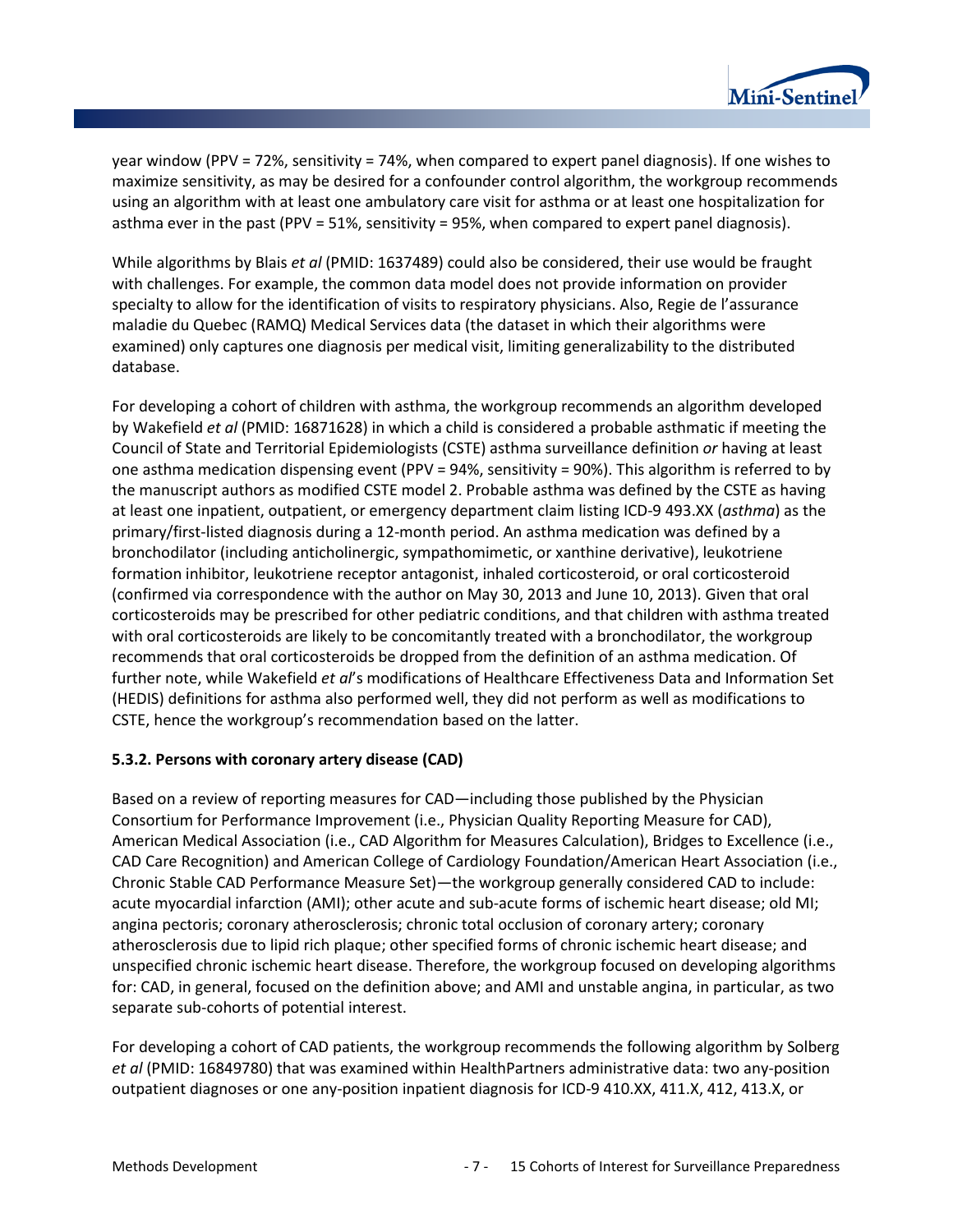

414.X in a 12-month period (PPV = 95%). While Solberg *et al* did not examine sensitivity, other research using a similar algorithm suggests an approximate sensitivity of 55-80%. While an algorithm by Birman-Deych *et al* (PMID: 15838413) also had an excellent PPV and good sensitivity, it was solely examined in inpatient claims within a cohort of atrial fibrillation patients, thereby making interpretation challenging. As a secondary recommendation, if an improvement to sensitivity is desired (yet at a considerable cost of PPV), the workgroup recommends another algorithm developed by Solberg *et al*: one any-position outpatient diagnosis or one any-position inpatient diagnosis for ICD-9 410.XX, 411.X, 412, 413.X, or 414.X in a 12-month period (PPV = 60%). This secondary recommendation may be more useful for a confounder control code set.

For developing a cohort of AMI patients, the workgroup first reviewed recent Mini-Sentinel work by Cutrona *et al* (PMID: 22745038). This algorithm, evaluated in the distributed database, had a PPV = 86%; yet, the algorithm's sensitivity was not examined. While Cutrona *et al*'s work should be relied upon for defining AMI as a HOI, its utility for defining a cohort of persons with AMI is unknown. Therefore, the workgroup focused on the elucidation of an algorithm with a known and high sensitivity that did not completely compromise PPV. The workgroup principally recommends a *de novo* algorithm that requires an any-position hospital discharge diagnosis of 410.XX, 427.4X, or 427.5. Based on prior work by Heckbert *et al* (PMID: 15583367) and Newton *et al* (PMID: 10210237), as reported by Metcalfe *et al* (PMID: 22742621), such an algorithm might be expected to have a PPV of about 50-83% and sensitivity of about 80-95%.

The workgroup found scant data on validated algorithms for identifying persons with unstable angina. Merry *et al* (PMID: 19337843) examined an any-position hospital discharge diagnosis for unstable angina in a Dutch dataset, finding a good PPV and moderate sensitivity, but this study relied on data that was approximately 20 years old and intermingled results from ICD-9 and ICD-10 coding systems making interpretation difficult. Therefore, the workgroup has not recommended an algorithm for this subcohort.

#### **5.3.3. Persons with dementia**

A 2012 systematic review by St. Germaine-Smith *et al* (PMID: 22914826) reported on eight studies that used ICD-9 codes to identify persons with Alzheimer's Disease (AD) and dementia; further, the workgroup identified three additional studies not addressed by the systematic review (i.e., Katon *et al*, Kho *et al*, Gruber-Baldini *et al*). Among the former, Bharmal *et al* (PMID: 17545733) examined ICD-9 diagnoses for dementia within Indiana Medicaid claims of persons ≥ 40 years of age and reported a PPV = 81% and sensitivity = 69%. The workgroup recommends this algorithm (requiring at least one anyposition ICD-9 diagnosis for dementia on any claim type) for identifying a cohort of persons with dementia given its inclusion of codes for senile dementia, presenile dementia, senile dementia with delusional or depressive features, senile dementia with delirium, vascular dementia, alcohol-induced persistent dementia, dementia in conditions classified elsewhere (Alzheimer's dementia), Creutzfeldt-Jakob disease, Alzheimer's disease, frontotemporal dementia, senile degeneration of brain, and dementia with Lewy bodies. A modification to the above algorithm requiring at least two diagnoses does little to improve PPV and is therefore not recommended. Should one wish to maximize PPV, at the considerable cost of sensitivity, the workgroup secondarily recommends an algorithm by Quan *et al* (PMID: 18756617) that is limited to hospital discharge diagnoses alone (PPV = 96%). It is important to note that the sensitivity of this algorithm is very low (sensitivity = 32%).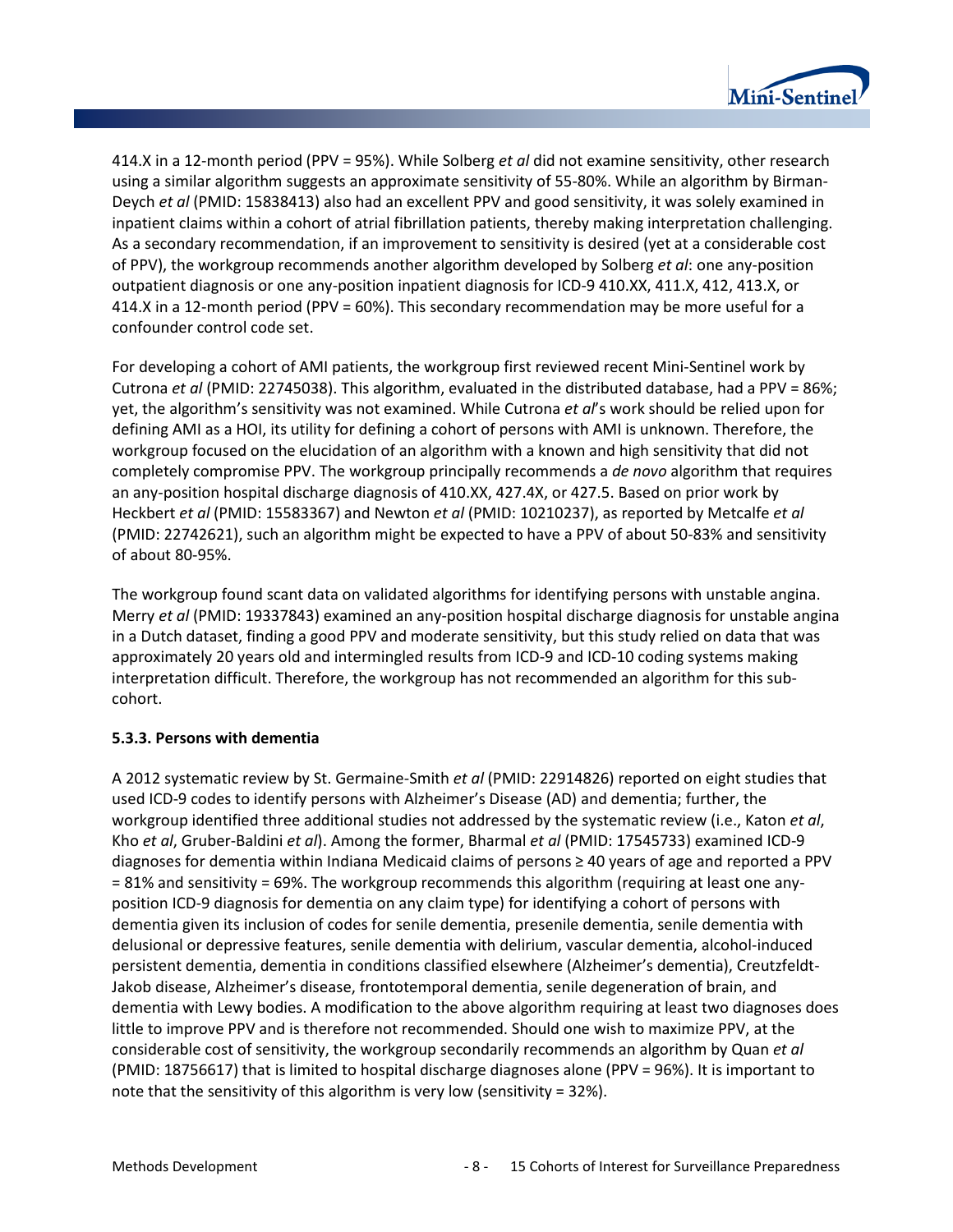

#### **5.3.4. Persons with mood disorders**

Mood disorders generally encompass both depressive and bipolar disorders. The workgroup received clarification from FDA that it desired algorithms to capture persons with depression and bipolar disorder separately, if possible. Although these conditions can be difficult to disentangle, we present a discussion of each in turn.

The identification of a cohort of persons with depression is complicated by the following factors: a) incomplete recognition of depression in outpatient settings; b) heterogeneous studies examining depression algorithms; c) inconsistencies in the gold standard used by studies evaluating algorithm performance (i.e., physician diagnosis vs. depression screening tool vs. structured diagnostic assessment); d) lack of systematic studies comparing primary to secondary depression diagnoses in inpatient claims; e) purposeful miscoding of depression by some clinicians for certain patients; and f) inflated (and potentially misleading) PPVs for algorithms evaluated in samples with atypically high depression prevalences (i.e., selected cohorts). Yet, numerous publications have evaluated algorithms for identifying persons diagnosed with depression, including a Mini-Sentinel HOI Evidence Review by Townsend *et al*.

Townsend *et al*, in a subsequent publication (PMID: 22262603) to that referenced above, identified 11 studies evaluating depression algorithms and recommended the following based on work by Spettell *et al* (PMID: 12968818) within managed care data—at least two occurrences among the following criteria during a 12-month period: 1) primary/first-listed ICD-9 diagnosis for depression (296.2X [*major depressive disorder, single episode*], 296.3X [*major depressive disorder, recurrent episode*], 300.4 [*dysthymic disorder*], or 311 [*depressive disorder, not elsewhere classified*]); and 2) antidepressant prescription claim (including monoamine oxidase inhibitors, tricyclics, tetracyclics, selective serotonin reuptake inhibitors, serotonin-2 receptor antagonists, alpha-2 receptor antagonists, and miscellaneous antidepressants such as modified cyclics; excluding lithium and excluding trimipramine in persons <19 years old). The algorithm could be satisfied by either one occurrence of each component of the algorithm definition or two occurrences within either individual component. The PPV and sensitivity of this algorithm, as reported by Spettell *et al*, was 49% and 95%, respectively; kappa was 0.47, as calculated by Townsend *et al*. The workgroup recommends this algorithm for identifying a cohort of persons with diagnosed depression, yet suggests that the prescription component be updated to: include serotonin and norepinephrine reuptake inhibitors and other newer medications that are likely specific for use in depression; and exclude amitriptyline, doxepin, and bupropion as the former two are often used for sleep and the latter for smoking cessation (per expert input from Drs. Penfold and Simon). Of note, a modification of the Spettell *et al* algorithm that requires at least one occurrence within the diagnosis component slightly improved PPV (61%), but severely reduced sensitivity (52%) and is therefore not recommended by the workgroup.

A secondary definition for identifying persons with diagnosed depression can be adapted from work completed by Trinh *et al* (PMID: 21514880). This study was published shortly after Townsend *et al*'s manuscript. The best-functioning of the many algorithms evaluated by Trinh *et al* included a diagnosis of depression or an antidepressant medication without an anxiety, posttraumatic stress disorder, or pain diagnosis (PPV = 76%, sensitivity = 85%). Given the gain in PPV yet modest loss of sensitivity when compared to the Spettell *et al* algorithm discussed above, one might suggest that this algorithm be recommended as the primary rather than secondary definition. Yet, the inclusion of some hospital-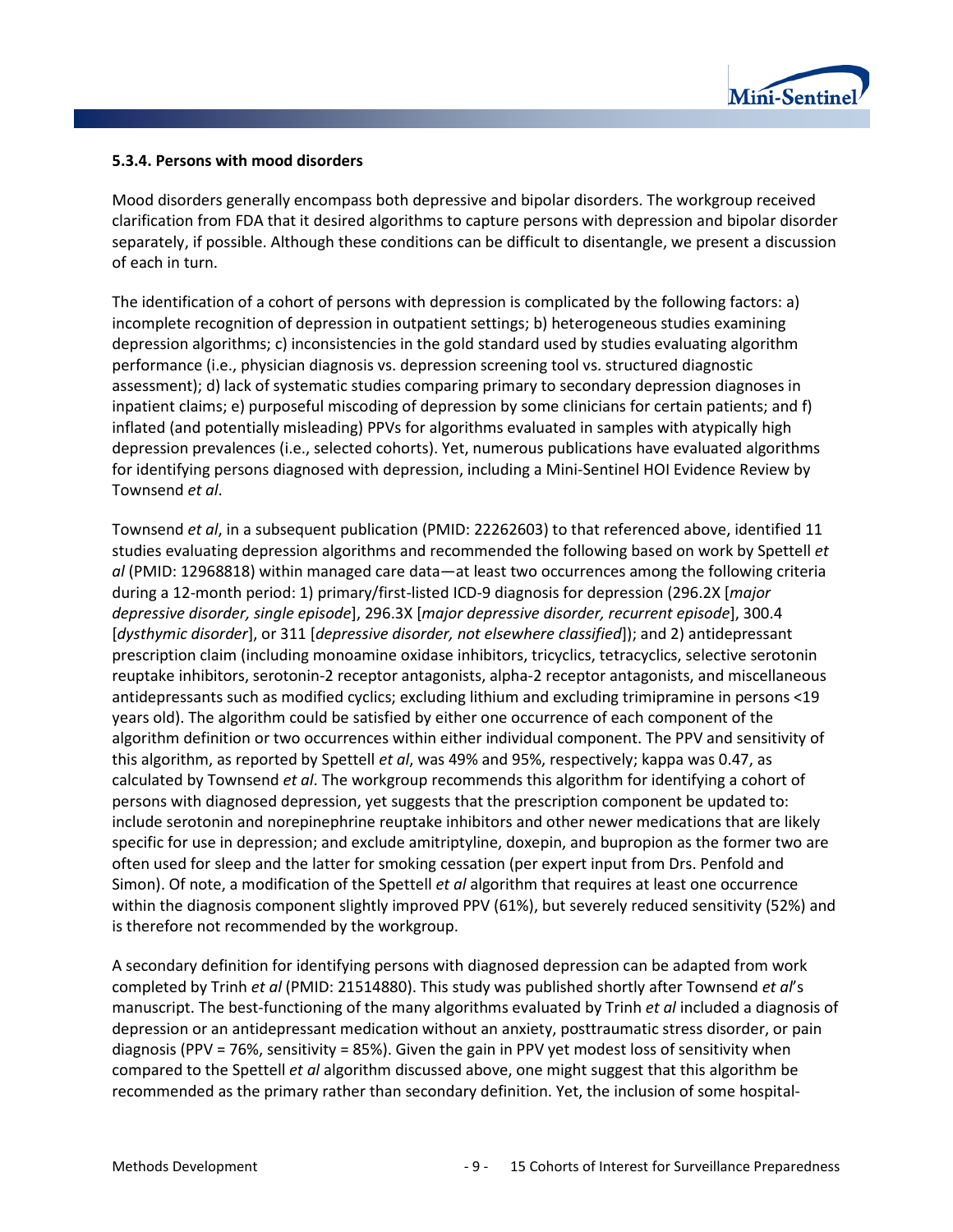

specific billing codes (in addition to ICD-9 diagnosis codes) complicates the interpretation of the algorithm's validation metrics. Therefore, the workgroup recommends that the Trinh *et al* algorithm only be used in parallel with the principal recommendation, to examine an alternate definition of persons with diagnosed depression—in particular if there is concern over the modest PPV of the principal recommendation.

Operationally, a cohort of persons with diagnosed depression is defined by Trinh *et al* as ICD-9 290.13 (*presenile dementia with depressive features*), 290.21 (*senile dementia with depressive features*), 290.43 (*vascular dementia with depressed mood*), 296.2X (*major depressive disorder, single episode*), 296.3X (*major depressive disorder, recurrent episode*), 296.82 (*atypical depressive disorder*), 296.9 (*other an unspecified episodic mood disorder*), 296.99 (*other specified episodic mood disorder*), 298.0 (*depressive type psychosis*), 300.4 (*dysthymic disorder*), 301.10 (*affective personality disorder, unspecified*), 305.8 (*nondependent antidepressant type abuse*), 305.81 (*nondependent antidepressant type abuse, continuous use*), 309.0 (*adjustment reaction with adjustment disorder with depressed mood*), 309.1 (*adjustment reaction with prolonged depressive reaction*), 311 (*depressive disorder, not elsewhere classified*), 969.0X (*poisoning by antidepressants*), E939.0 (*antidepressants causing adverse effects in therapeutic use*) or V79.0 (*screening for depression*); or one of the following antidepressant medications in a person without prior ICD-9 diagnosis of 300.00 (*anxiety state, unspecified*), 300.01 (*panic disorder, without agoraphobia*), 300.02 (*generalized anxiety disorder*), 300.09 (*other anxiety states*), 309.81 (*posttraumatic stress disorder*), or 338.X (*pain, not elsewhere classified*): amitriptyline, bupropion, citalopram, clomipramine, desipramine, doxepin, duloxetine, escitalopram, fluoxetine, fluvoxamine, imipramine, maprotiline, mirtazapine, nefazodone, nortriptyline, paroxetine, phenelzine, protriptyline, sertraline, selegiline patch, tranylcypromine, trimipramine, or venlafaxine. As with the Spettell *et al* algorithm, the workgroup further recommends excluding amitriptyline, bupropion, and doxepin from the prescription component of this definition.

Algorithms for bipolar disorder have been much less frequently evaluated than those for depression. A study by Sellgren *et al* (PMID: 21838734) examined an ICD-based algorithm for identifying bipolar patients within Swedish data and reported a PPV = 81%. Yet, this result was based on a composite algorithm that included ICD-8, ICD-9, and ICD-10 codes and greatly limits its interpretability. Another study by Unutzer *et al* (PMID: 10715498) examined diagnosis- and prescription-based algorithms within a health maintenance organization. The following three algorithms had the lowest false positive rates (i.e., <10%): 1) inpatient diagnosis of bipolar disorder; 2) outpatient diagnosis of bipolar disorder from a mental health provider; and 3) diagnosis of bipolar disorder from a non-mental health provider + a prescription for a mood stabilizer (i.e., lithium, carbamazepine, valproate) that was not associated with a seizure disorder or written by a neurologist. Given that sensitivities of these algorithms are unknown and that the common data model does not have the ability to determine prescriber specialty, the workgroup cannot recommend a particular algorithm for the identification for persons with bipolar disorder.

#### **5.3.5. Smokers**

Given complexities in identifying specific modes of tobacco exposure (e.g., smoking cigarettes vs. smoking cigars vs. pipe use vs. smokeless tobacco), the workgroup focused on the identification of tobacco users more broadly. In general, algorithms have excellent PPVs but poor sensitivities. If the desire is to optimize PPV, for example in identifying a cohort of known smokers in which to examine a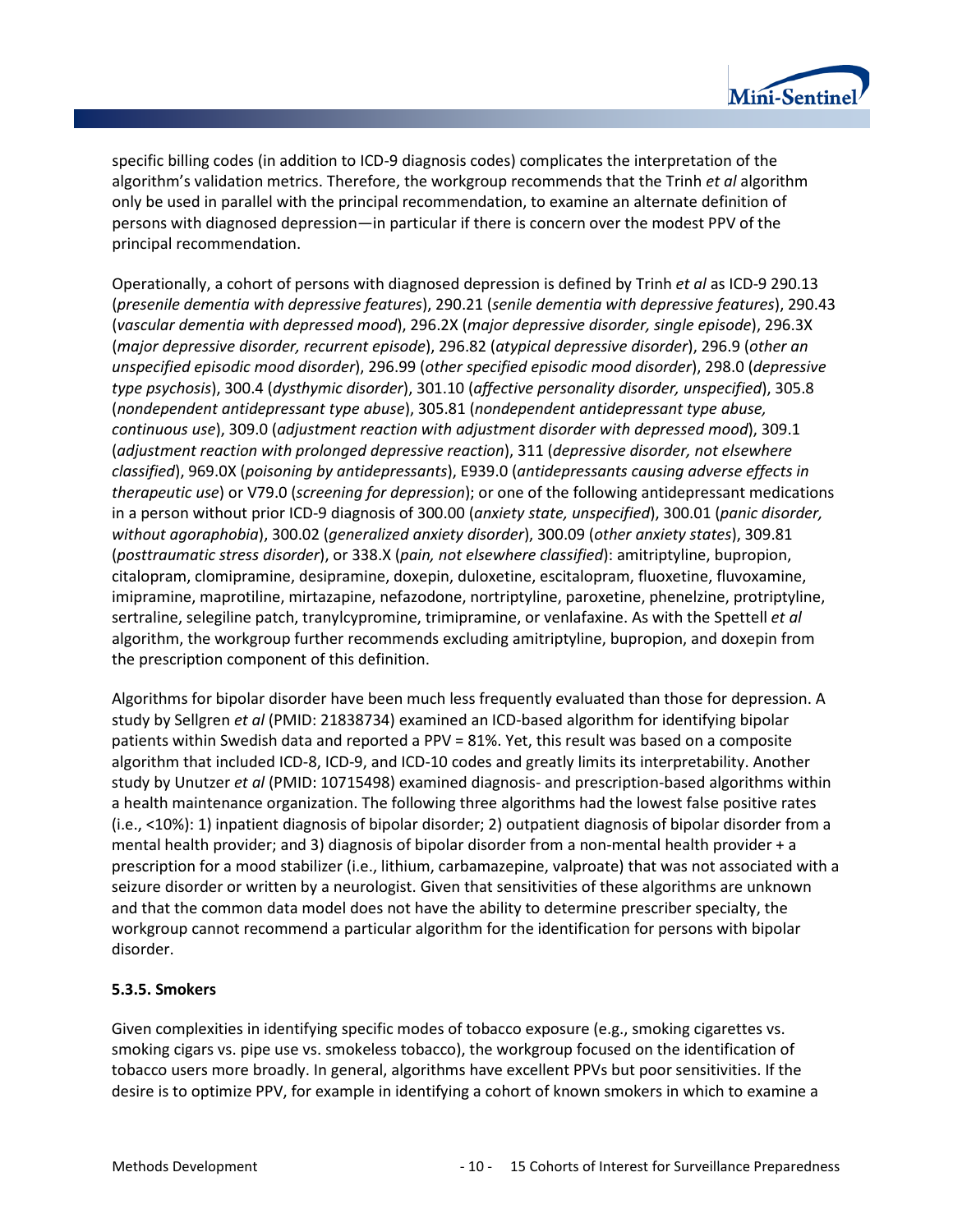

medical product-HOI relationship, the workgroup recommends the algorithm by Chen *et al* (PMID: 22904436) as examined within Kaiser's EMR. This algorithm includes the presence of any the following ICD-9, Current Procedural Terminology (CPT) level 1, and CPT level 2 codes on any claim type: 292.0 (*drug withdrawal*), 305.1 (*nondependent tobacco use disorder*), V15.82 (*personal history of tobacco use*), V65.42 (*counseling on substance use and abuse*), 99406 (*smoking and tobacco use cessation counseling visit, intermediate*), 99407 (*smoking and tobacco use cessation counseling visit, intensive*), 1000F (*tobacco use assessed*), 1001F (*tobacco use, non-smoking*), 4000F (*tobacco use cessation intervention, counseling*), 4001F (*tobacco use cessation intervention, pharmacologic therapy*). Yet, it should be noted that the small fraction of tobacco users identified via this method (i.e., carrying diagnostic codes indicative of such) could well differ from tobacco users in general.

If the desire is to maximize sensitivity, as may be prudent if evaluating tobacco use as a confounder, the workgroup recommends the following *de novo* algorithm proposed by Drs. Leonard and Carnahan—a composite of a number of other algorithms presented in the literature. This algorithm takes advantage of the identification of tobacco users via a host of ICD-9, CPT level 1, CPT level 2, Healthcare Common Procedure Coding System (HCPCS), and National Drug Coding System (NDC) codes. While one would anticipate that such an algorithm would improve upon the poor sensitivities of individual algorithms reported by others, neither sensitivity nor PPV of this *de novo* algorithm has been examined. While further improvements to sensitivity might be gained by the addition of American Dental Association (ADA) codes (i.e., D9920, D1320) to the *de novo* algorithm, a modular program (MSY3\_STR122) found that these codes were very rarely used within the distributed database.

It is important to note that these algorithms may not differentiate between current and former smokers; it is critical to keep this caveat in mind when using the above algorithms. Such information is likely best gleaned from discreet EMR fields that are subject to routine updating by medical assistants, nurses, and physicians. Future attention should be paid to Data Partners contributing EMR data and the potential richness of these sources for the direct capture of tobacco use/smoking status via these discreet EMR fields, if adapted by the common data model.

#### **5.3.6. Persons with chronic kidney disease (CKD)**

As discussed previously in §5.2.2, the workgroup recommended that FDA consider the broader population of persons with CKD, instead of focusing solely on the ESRD population. While the publications discussed below were generally developed by their respective authors to identify persons with all-stage CKD (including ESRD and unspecified-stage disease), a few caveats regarding the use of these algorithms within the distributed database are worth noting. First, early stage patients may be under-identified (Ferris *et al*, PMID: 19214023). This may be driven by asymptomatic early-stage disease and/or lack of physician awareness of CKD. Second, late-stage patients (including those with ESRD/receiving chronic dialysis) may also be under-identified. This is likely related to the Data Partners contributing to the distributed database, as a vast proportion of ESRD patients will transition to Medicare—a population currently not well-captured by the distributed database. Therefore, although not formally evaluated as part of this workgroup opportunity, the workgroup hypothesizes that CKD patients identified within the distributed database using the methods below may disproportionately select those with Stage 3 through Stage 5 disease.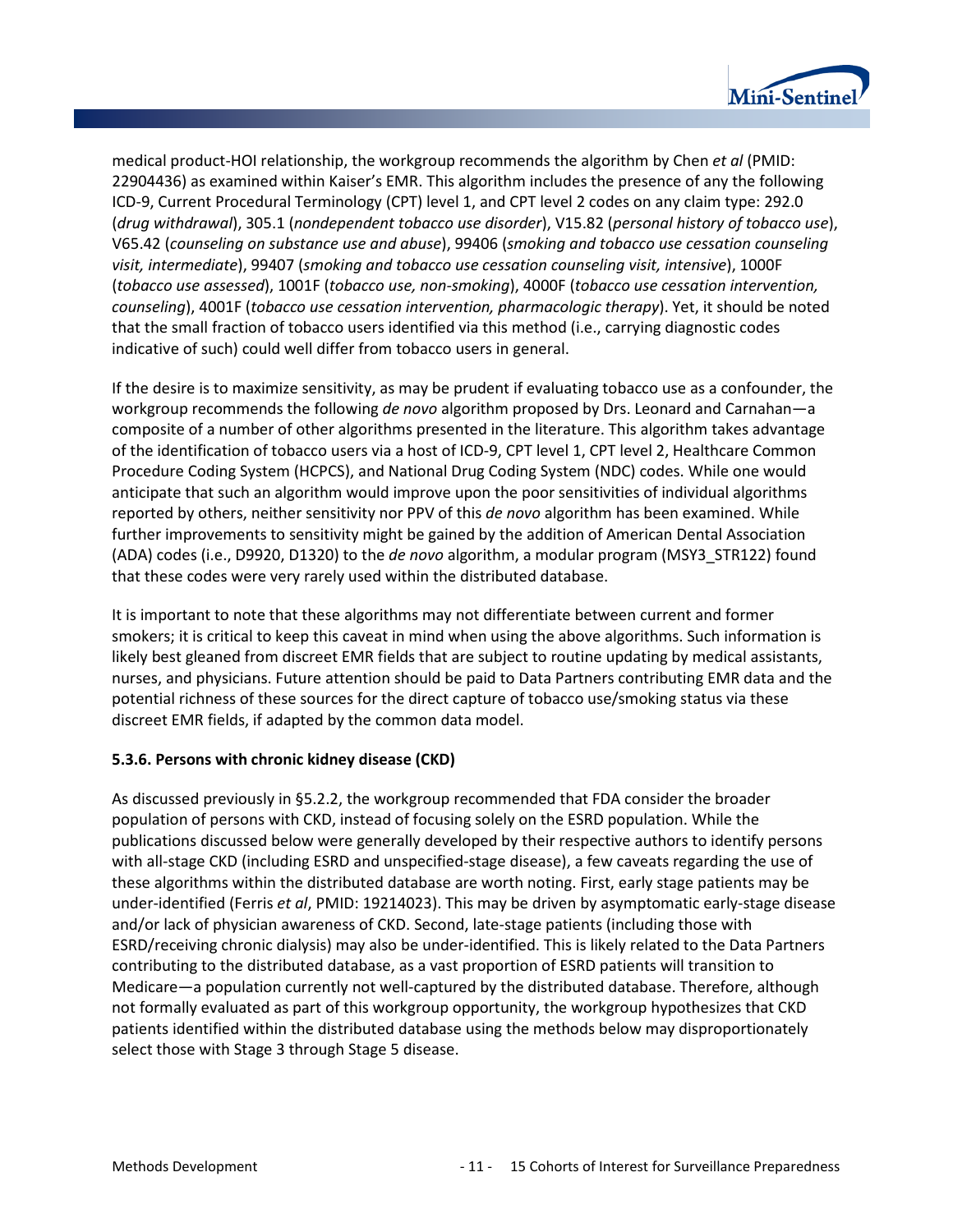

The validity of CKD coding is well-summarized in the following two review papers: Vlasschaert *et al* (PMID: 21184918) and Grams *et al* (on behalf of the CDC CKD Surveillance Team, PMID: 20692079). The review by Vlasschaert *et al* identified 25 studies of 13 databases in four countries, 14 of which examined ICD-9 codes for CKD. Of these, five studies (Kern *et al*, Parker *et al*, Quan'08 *et al*, Romano *et al*, So *et al*) had adequate algorithm validation statistics (PPV = 68%-82%, sensitivity = 42%-88%) and warranted further review by the workgroup. In addition, modular programs were run to determine the frequency of codes proposed by these algorithms. Among these five, the algorithms proposed by Quan '08 *et al* and Romano *et al* were examined in a general population, and therefore their results might be most generalizable to routine surveillance. Vlasschaert *et al* also reported that algorithm sensitivity has been increasing in more modern times; this is a welcomed trend given the prospective nature of the Sentinel system.

Grams *et al* reviewed 30 studies (18 based in US datasets), a number of which were previously reviewed by Vlasschaert *et al*. Of the remaining studies, four were examined in further detail by the workgroup to inform the development of a CKD algorithm. An algorithm by Ferris *et al* (PMID: 19214023) had an inadequate PPV. An algorithm by Levy *et al* (PMID: 10579743) was based on a very small sample size and reported crude agreement instead of PPV. An algorithm by Quan '02 *et al* (PMID: 12187181) performed less well than the Quan '08 *et al* algorithm referenced above. An algorithm by Stevens *et al* (PMID: 15930090) had an inadequate sensitivity. Given this, the workgroup focused on recommending an algorithm initially identified in the Vlasschaert review.

The algorithm proposed by Kern *et al* (PMID: 16584465) was evaluated in a diabetic population and included ICD-9 codes seemingly specific for acute kidney disease (in addition to those indicative of chronic disease) and was therefore eliminated from consideration. The algorithms proposed by Quan '08 *et al* (PMID: 18756617) and So et al (PMID: 17173686) can be compared head-to-head, as they included different codes evaluated in the same database (i.e., Calgary Health Region). Quan's algorithm is preferable, as it has a PPV = 71% (vs. 68%) while the sensitivities are similar. Further, the So algorithm was examined in a very small number of persons. Similarly, the algorithms proposed by Parker *et al* (PMID: 16799364) and Romano *et al* (PMID: 8277803) can be compared head-to-head, as they included different codes evaluated in the same database (i.e., CA Hospital Discharge Abstract). While the Romano algorithm had a higher PPV, it is dated (1988); the Parker algorithm is likely more reflective of current CKD coding practices. Therefore, since the Quan algorithm is more sensitive than the Parker algorithm (82% vs. 43%), the workgroup principally recommends the use of the algorithm proposed by Quan '08 *et al*. The operational definition of the Quan '08 algorithm (as reported by Vlasschaert *et al*) is an anyposition, any-claim ICD-9 code of 582.XX (*chronic glomerulonephritis*), 583 (*nephritis and nephropathy, not specified as acute or chronic*), 583.0 (*nephritis and nephropathy, not specified as acute or chronic, with lesion of proliferative glomerulonephritis*), 583.1 (*nephritis and nephropathy, not specified as acute or chronic, with lesion of membranous glomerulonephritis*), 583.2 (*nephritis and nephropathy, not specified as acute or chronic, with lesion of membranoproliferative glomerulonephritis*), 583.4 (*nephritis and nephropathy, not specified as acute or chronic, with lesion of rapidly progressive glomerulonephritis*), 583.6 (*nephritis and nephropathy, not specified as acute or chronic, with lesion of renal cortical necrosis*), 583.7 (*nephritis and nephropathy, not specified as acute or chronic, with lesion of renal medullary necrosis*), 585.X (*chronic kidney disease*), 586.X (*renal failure, unspecified*) or 588.X (*disorders resulting from impaired renal function*).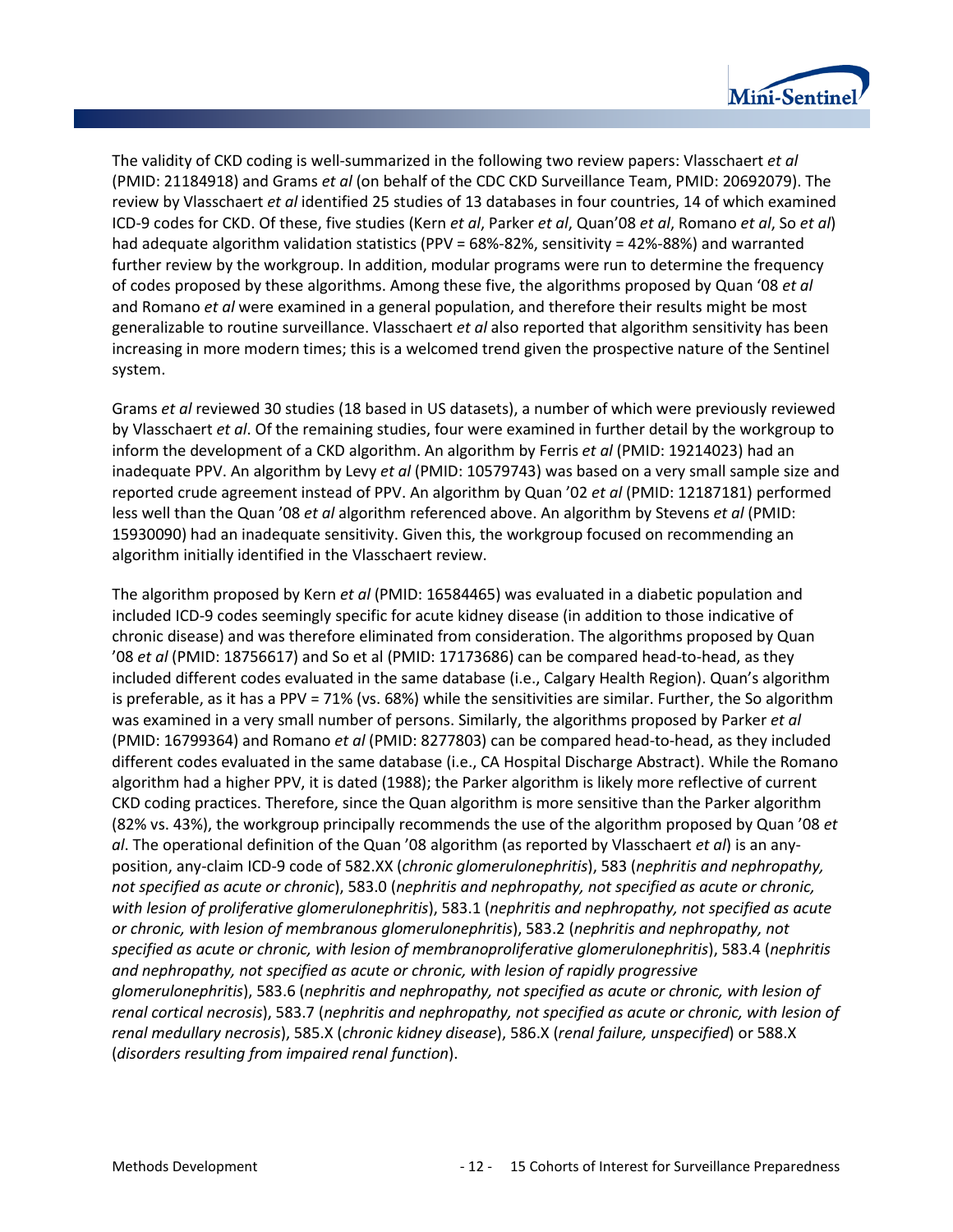

A secondary algorithm recommendation, as originally suggested by Dr. Carnahan, combines components of the Quan and Parker algorithms. This algorithm is operationally defined as an any-position, any-claim ICD-9 code of 582.XX (*chronic glomerulonephritis*), 583 (*nephritis and nephropathy, not specified as acute or chronic*), 583.0 (*nephritis and nephropathy, not specified as acute or chronic, with lesion of proliferative glomerulonephritis*), 583.1 (*nephritis and nephropathy, not specified as acute or chronic, with lesion of membranous glomerulonephritis*), 583.2 (*nephritis and nephropathy, not specified as acute or chronic, with lesion of membranoproliferative glomerulonephritis*), 583.4 (*nephritis and nephropathy, not specified as acute or chronic, with lesion of rapidly progressive glomerulonephritis*), 583.6 (*nephritis and nephropathy, not specified as acute or chronic, with lesion of renal cortical necrosis*), 583.7 (*nephritis and nephropathy, not specified as acute or chronic, with lesion of renal medullary necrosis*), 585.X (*chronic kidney disease*), 586.X (*renal failure, unspecified*) 588.X (*disorders resulting from impaired renal function*), 792.5 (*cloudy dialysis effluent*), V42.0 (*kidney transplant status*), V45.1 (*renal dialysis status*), V56.0 (*renal dialysis encounter*), V56.2 (*fitting and adjustment of peritoneal dialysis catheter*), V56.31 (*encounter for adequacy testing for hemodialysis*), V56.32 (*encounter for adequacy testing for peritoneal dialysis*), or V56.8 (*encounter for other dialysis*). While one could hypothesize that such an algorithm would further improve the sensitivity of the workgroup's primary recommendation, this alternate algorithm has not been evaluated in its current form.

#### **5.3.7. Obese persons**

The workgroup identified numerous studies examining ICD-9 code- and medication-based algorithms for identifying obese persons in general or among specific disease populations  $(N = 11)$ , pregnant women (N = 3), and children (N = 2). These typically compared ICD-9 278.XX (*overweight, obesity and other hyperalimentation*) to body mass index (BMI) as the reference standard. Based on a review of algorithms evaluated by these studies, the workgroup does not recommend that ICD-9- and/or medication-based algorithms be used to identify a cohort of obese persons, given very poor sensitivities and variablyperforming PPVs. Rather, since a decently-sized proportion of the distributed database population has at least one height recorded and at least one weight recorded (7.2 and 7.9 million persons, respectively, from nine Data Partners beginning in 2006), and that BMI defines obesity, the workgroup recommends that any study wishing to identify a cohort of obese persons rely on pre-constructed SAS macros from the Data Core for calculating BMI from height and weight.

It is important to keep in mind that calculating BMI for the subset of persons with vital signs records in the distributed database still comes with challenges. These include, but are not limited to: a) determining an allowable lag time between height and weight measurements and how this lag time may vary by child vs. adult; b) determining ranges of heights and weights that will be considered plausible, as some Data Partners do not "clean" their data; c) specifying an algorithm for BMI calculation when a person has multiple values from which to choose; d) identification and possible exclusion of women during periods of pregnancy; and e) for children, using an absolute BMI vs. z-score.

Finally, if one wishes to use a combination of ICD-9-diagnosed obesity or BMI-calculated obesity in controlling for obesity as a covariate in a study, acknowledging that this will underestimate obese persons among those without reported vitals, consider an algorithm by Quan *et al* (PMID: 18756617) that includes an any-position ICD-9 diagnosis of 278.0X, expanded to include any claim type.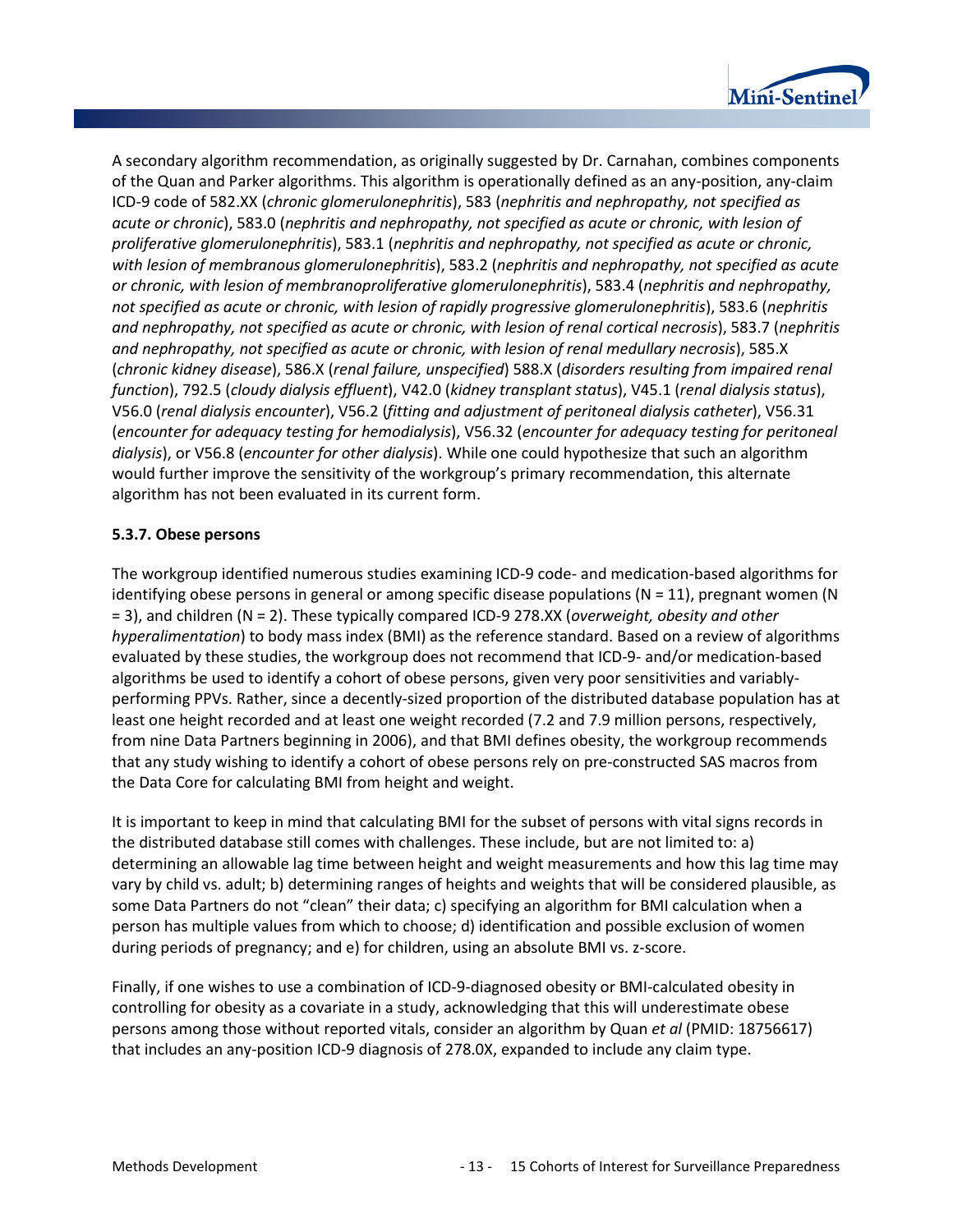

#### **5.3.8. Persons with hypertension**

Numerous publications propose validated algorithms with moderate-to-high sensitivities and specificities for identifying persons with hypertension, yet most are rather dated. A notable exception is a 2006 study by Bullano *et al* (PMID: 16641668) that examined the validation statistics of different hypertension algorithms within claims of a mid-Atlantic health plan. For developing a cohort of persons with hypertension, the workgroup principally recommends Bullano *et al*'s "Rule B" algorithm that requires the presence of  $\geq 1$  medical claim for hypertension +  $\geq 1$  prescription for an antihypertensive medication (PPV = 95%, sensitivity = 76%, specificity = 93%, kappa = 0.65). This algorithm has better validation statistics than those proposed by Humphries *et al* (PMID: 10785564), Quan *et al* (PMID: 19858407), and Tessier-Sherman *et al* (PMID: 23331960).

Operationally, Bullano *et al*'s "Rule B" algorithm is defined by the presence of ICD-9 code 401.XX (*essential hypertension*) on any claim in any position, plus a medication within one of the following broadly-defined classes, within 90 days of the ICD-9 diagnosis: angiotensin-converting enzyme inhibitor, angiotensin receptor blocker, beta blocker, calcium channel blocker, and centrally- or peripherally-acting antiadrenergic agent. Consideration could be given to expanding this class listing to include direct renin inhibitors, selective aldosterone receptor antagonists, and certain vasodilators (e.g., hydralazine), although these were not a component of the validated definition. Requiring additional occurrences of hypertensive claim diagnoses and/or antihypertensive prescriptions do not appreciably improve specificity and have a marked negative effect on sensitivity; further reliance on diagnoses alone in the absence of a prescription claim performs more poorly. Therefore, the workgroup does not recommend these latter modifications to the "Rule B" algorithm.

The workgroup considered other algorithms for identifying persons with hypertension, but favored none over that reported by Bullano *et al*. For example, Rector *et al* (PMID: 15533190) proposed the use of one hypertension diagnosis (401.XX [*essential hypertension*], 402.XX [*hypertensive heart disease*], 403.XX [*hypertensive chronic kidney disease*], or 404.XX [*hypertensive heart and chronic kidney disease*]) in any position on any claim type or an antihypertensive pharmacy claim, finding a higher sensitivity (0.90) yet lower specificity (0.60) than Bullano's "Rule B" algorithm. Further, the study by Rector *et al* relied on the suboptimal method of patient self-report as the gold standard for determining hypertension, rather than medical record review. Additional data from Robinson *et al* (PMID: 9298082), as determined from provincial Manitoban claims diagnoses of 401.XX-404.XX vs. survey responses, found that 401.XX alone contributed to 99% of all hypertensive cases found in medical and hospital data.

#### **5.3.9. Immunocompromised persons**

The workgroup received clarification from FDA that it wanted algorithms capable of capturing both broadly and separately a variety of immunocompromised groups, including persons exposed to certain "strong" immunologic therapies, persons with human immunodeficiency virus (HIV), and persons with selected cancers of interest. Given the heterogeneity of immunocompromised persons, the workgroup recommended against developing broad algorithms intended to capture all-cause immunocompromisation, although acknowledged that it would be possible to use the following recommended algorithms jointly if appropriate in a given context.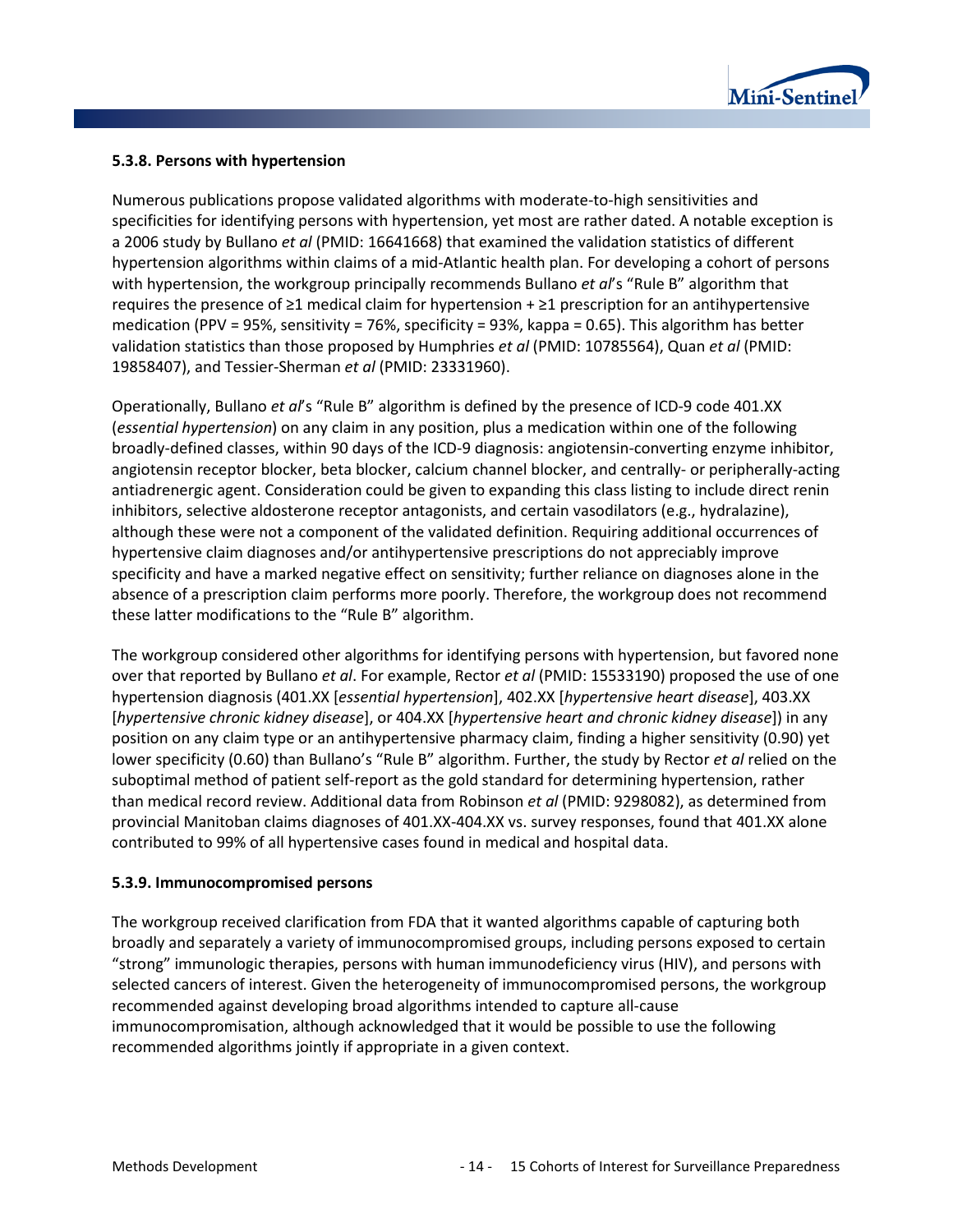

#### **5.3.9.1. Persons exposed to immunologic therapies of interest**

As persons with major cancers (and thereby treated with immunosuppressive chemotherapy and/or radiation therapies) would be identified via the approach discussed in §5.3.9.3 below, the intent of this subcohort is to identify non-cancer patients receiving immunologic treatment thought to suppress the immune system. Subsequent to an iterative discussion with FDA, the workgroup developed a listing of the following "strongly immunosuppressive" medical products, principally based on their use in transplantation/organ rejection settings or other conditions such as multiple sclerosis, rheumatoid-like arthropathies and lupus. These agents, grouped according to Drug Facts & Comparisons-designated classes, include selected immunosuppressives (alefacept, azathioprine, basiliximab, belatacept, nonophthalmic cyclosporine, glatiramer, mycophenolate, sirolimus, and non-topical tacrolimus), selected immunomodulators (abatacept, adalimumab, anakinra, canakinumab, certolizumab, dimethyl fumarate, etanercept, fingolimod, golimumab, infliximab, lenalidomide, mitoxantrone, natalizumab, pomalidomide, rilonacept, teriflunomide, thalidomide, tocilizumab, and ustekinumab), a selected antirheumatic kinase inhibitor (tofacitinib), selected monoclonal antibodies (alemtuzumab, ofatumumab, and rituximab), and an alkylating agent (cyclophosphamide). Methotrexate, an antimetabolite with less potent immunosuppressive properties often used in less serious disease, was specifically excluded because it was thought that its inclusion would frequently result in the identification of subjects who were only minimally immunosuppressed. Operationally, prescriptions for the aforementioned agents, as identified by combinations of NDCs and HCPCSs (e.g., J codes), would be searched for within persons devoid of a malignant neoplasm or neuroendocrine tumor diagnosis (defined as ICD-9 140\*-209\*). Given the frequency with which new NDCs are added, a listing of agentspecific codes is not curated here as they would nearly-immediately be outdated; such a listing should be developed *de novo* at the time of subcohort development.

While this NDC/HCPCS approach has face validity, it is important to note that the validation metrics of such an algorithm is unknown.

#### **5.3.9.2. Persons with HIV**

While the workgroup acknowledges that linking to clinical cohort/registry data is the gold standard for defining an HIV population, we are able to recommend the following algorithms for use within the distributed database. Principally, the workgroup recommends the use of Antoniou *et al*'s (PMID: 21738786) preferred algorithm of "three codes in three years", among the 48 algorithms they evaluated within administrative health data of Ontario in the mid- to late-2000s—specifically selecting the algorithm with the highest specificity while maximizing sensitivity over the shortest time interval (sensitivity = 96.2%, specificity = 99.6%, kappa = 0.97). Reliance on hospital admissions or antiretroviral drug therapies did not augment the validity of administrative data-based case definitions. Operationally, this preferred algorithm should identify three occurrences of ICD-9 042 (*human immunodeficiency virus disease*) in any position on any claim type over a three year period.

Given that a chronic disease such as HIV usually requires multiple contacts with the health system to diagnose and treat, a single-visit diagnosis code is often insufficient to accurately identify cases. Therefore, the workgroup's alternate recommendation is a modification of Fultz *et al*'s (PMID: 16849965) "algorithm #2," requiring >1 outpatient or ≥1 inpatient ICD-9 code for 042 (*human immunodeficiency virus disease*) or V08 (*asymptomatic human immunodeficiency virus infection status,*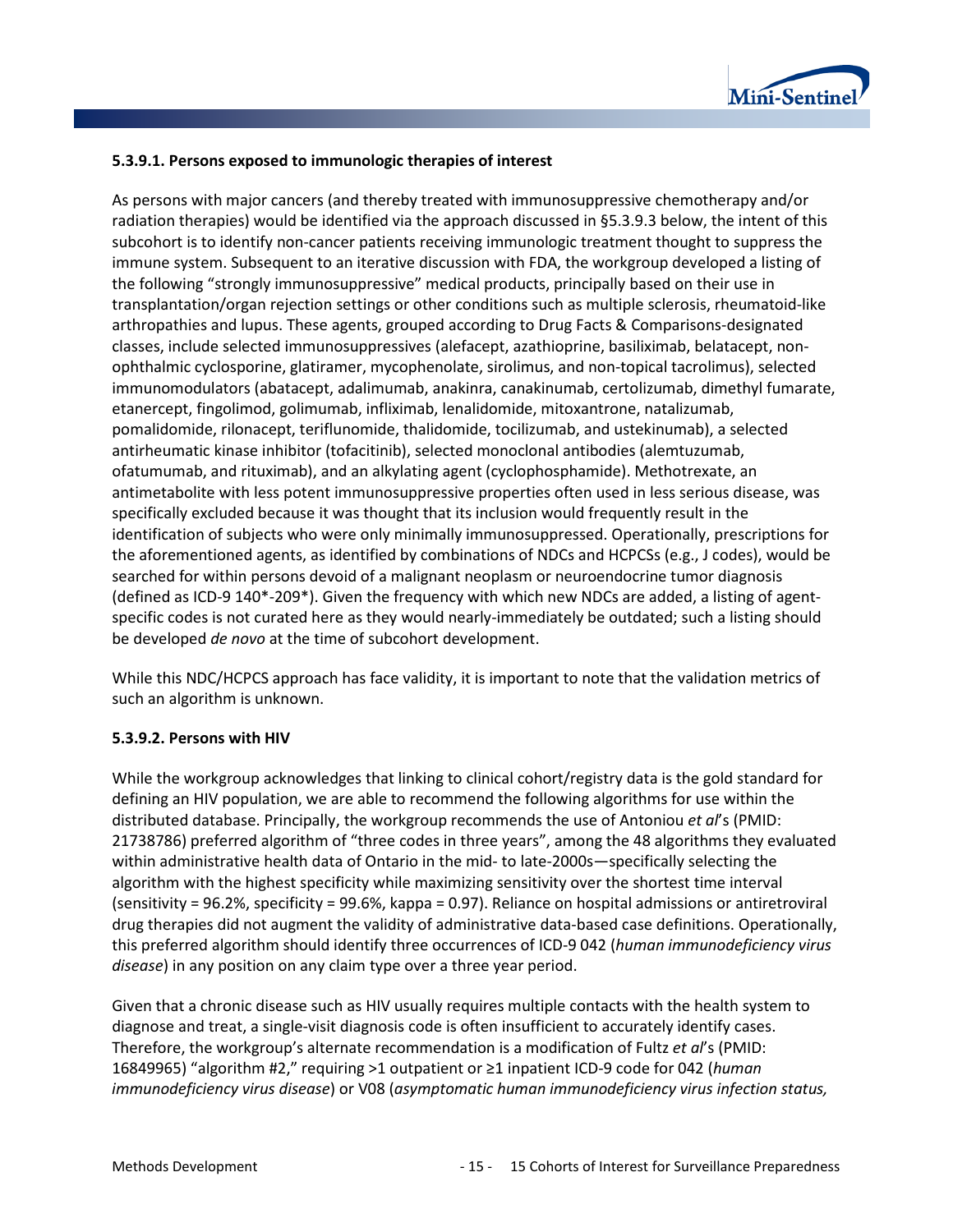

*HIV positive NOS*). While Fultz's published algorithm (PPV = 88%, sensitivity = 90%, specificity = 99.9%) included a Diagnosis Related Group (DRG) component, such information may not be reliably available from all Data Partners for all visit types; should it be determined that DRG capture is sufficient, Fultz's published algorithm can be used in its entirety. Further, this alternate workgroup recommendation is similar to that proposed by Nosyk *et al* (PMID: 23382898).

The workgroup suggests using the primary recommended algorithm when one anticipates sufficient follow-up time to be able to fulfill the three year requirement (at the very least). Otherwise, the workgroup suggests using the alternate recommended algorithm, acknowledging that the algorithm would likely perform best if DRG codes were reliably available from all Data Partners within the distributed database.

### **5.3.9.3. Persons with cancers of interest**

Cancers are not typically studied as a homogenous group, given differences in the histological type and primary site of the lesion—each that often has its distinct risk factors, screening requirements, pathology, clinical manifestations, diagnostic testing, differential diagnoses, staging, treatment and prognosis, as examples. Therefore, studies examining algorithms for identifying persons with any-type cancer are scant. The workgroup recommends that FDA primarily focus on the aforementioned subcohorts of immunocompromised persons (§5.3.9.1 and §5.3.9.2) in the absence of cancer registry data. Yet, if FDA maintains an interest in developing a subcohort of persons with cancer, consideration should be given to developing subcohorts of persons with specific cancers rather than cancer in general. While the identification and recommendation of validated algorithms for specific types of cancers is outside of the scope of this workgroup, it is worth commenting on types of cancers may be of specific interest to those developing this subcohort of immunocompromised persons. The following brief discussion is not intended to be exhaustive with regard to all cancers thought to confer a high degree of immunosuppression in an affected patient, but rather to provide insight on the thought processes of the workgroup and FDA during the completion of this task.

First, consideration should be given to the identification of persons with hematopoietic cancers such as leukemias, lymphomas, myelomas. A comprehensive listing of related conditions can be found at the following National Cancer Institute Surveillance Epidemiology & End Results (SEER) weblink: http://seer.cancer.gov/seertools/hemelymph/ (a product of the SEER Hematopoietic Project). A cursory review of studies examining broad algorithms for identifying leukemias and lymphomas can be found in the workgroup's Excel workbook deliverable. Second, consideration should be given to the identification of persons with solid/organ-based tumors such as carcinomas and sarcomas found in sites such as the liver, lung, kidneys, pancreas, digestive tract, breast, reproductive organs, brain, and connective and other soft tissue, as examples. Third, consideration should be given to the identification of persons with chronic/indolent cancers such as some prostate, ovarian, thymic, parathyroid, lung, gastrointestinal stromal, and renal malignancies, as examples. Finally, consideration should be given to the identification of persons requiring extended (e.g., ≥1 year) courses of chemotherapy and radiation.

#### **5.3.10. Persons at high risk for influenza complications**

Currently, the CDC considers the following specific groups at high risk of developing influenza-related complications (http://www.cdc.gov/flu/about/disease/high\_risk.htm, last updated: 11/07/2013): children <5 years; children <19 years receiving long-term aspirin therapy; adults ≥ 65 years; pregnant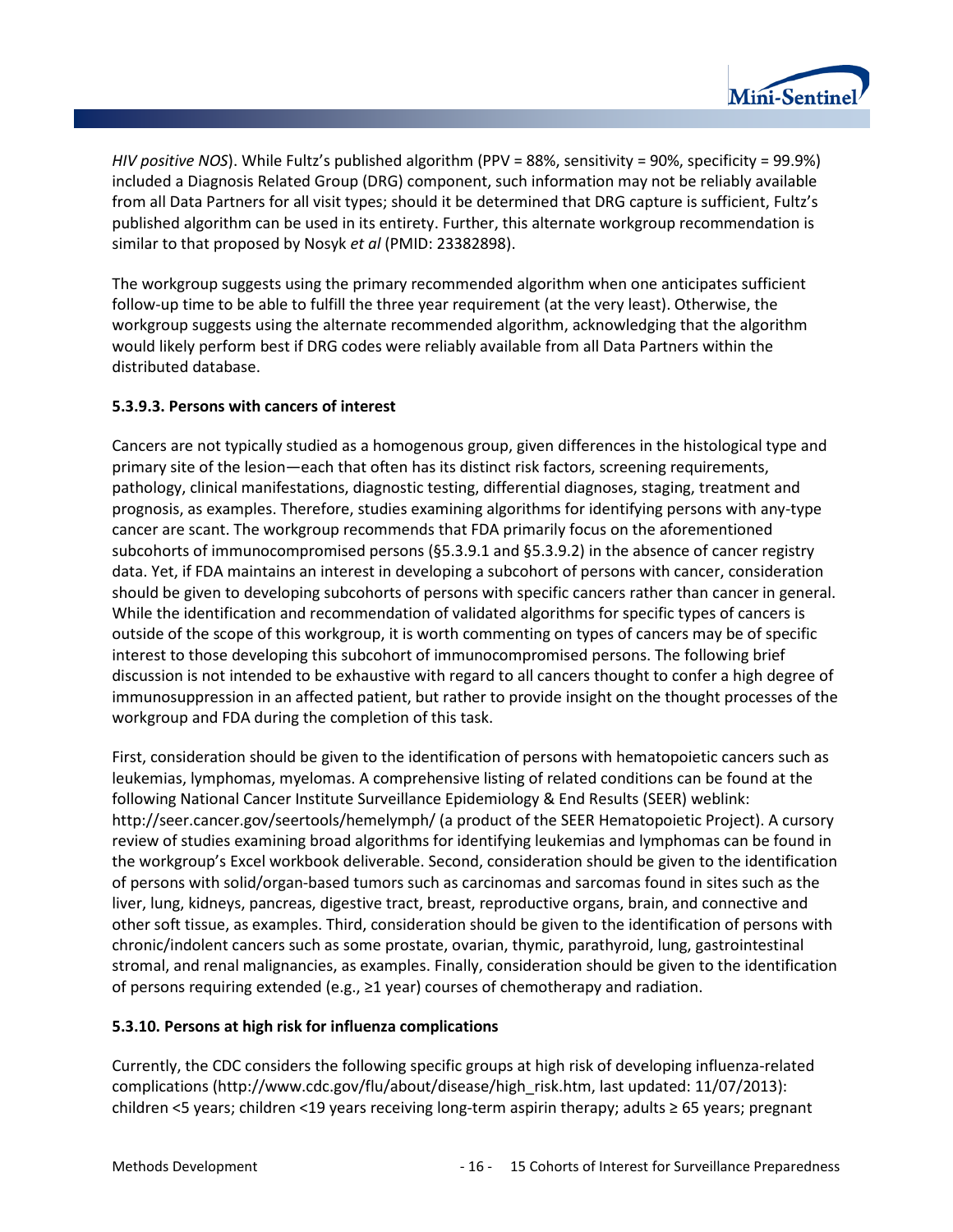

women; American Indians; Alaskan Natives; persons with chronic pulmonary (e.g., asthma, chronic obstructive pulmonary disease), cardiovascular, renal, hepatic, hematological (e.g., sickle cell), metabolic (e.g., diabetes, mitochondrial disorders), morbid obesity, neurologic (e.g., epilepsy, stroke), or neurodevelopmental disease (e.g., mental retardation); and persons with a weakened immune system due to disease or medication. It is important to keep in mind that these component groups defined as "high risk" are subject to modification on an annual (or more frequent) basis and should be reevaluated at the time during which one wishes to construct this cohort. Given this, the workgroup offers advice for building such a cohort, rather than operational instructions.

The common data model allows for the easy identification of persons by age, thereby allowing for the construction of subcohorts of children <5 years and adults ≥ 65 years. Children between 5 and 19 years of age are easily identified as well, and their prescription data can be used to determine long-term aspirin therapy to the extent that such over-the-counter use is clinician-prescribed and captured by the Data Partner. Of note, the CDC does not provide an operational definition for "long term" use. Subcohorts of pregnant women will be identified subsequent to the work referred to in §5.3.13. Currently, it is not possible to routinely identify subcohorts of American Indians and Alaskan Natives, as the common data model poorly captures race/ethnicity (with the exception of a few Data Partners). The identification of immunocompromised persons is discussed in §5.3.9, yet the CDC definition of this group is likely broader than that discussed above; for example, the workgroup's definition does not include persons with all types of cancer nor persons chronically-treated with corticosteroids. The remaining medical condition-specific groups can be identified by disease-specific, ICD-based algorithms. Yet, the broadness of these CDC-defined groups likely lends itself to using wider swaths of the ICD-9 code book rather than identifying algorithms for each individual disease. For example, it may be prudent to use ICD-9 codes 490\*-496\* to identify a cohort of persons with *chronic obstructive pulmonary disease and allied conditions*, rather than develop specific algorithms for identifying persons with chronic bronchitis, asthma, and emphysema individually, as examples. Alternatively, some major high risk populations (such as persons with asthma, diabetes, or cardiac disease) can be identified by operational definitions proposed in influenza immunization quality measures developed by CMS, HEDIS, and or the Consumer Assessment of Healthcare Providers and Systems program.

Researchers, such as Ernst (PMID: 11186551, see manuscript's Table 1), Nakamura *et al* (PMID: 18977969, see manuscript's appendix), and Hak *et al* (PMID: 12145718, see manuscript's materials and methods section) have developed ICD-9 code sets intended to capture conditions placing persons at high risk for influenza complications in adults <50 years, adolescents and elders, respectively. While these code sets were in alignment with the Advisory Committee on Immunization Practices (ACIP) recommendations at the time of their development, they are likely incomplete based on the current ACIP definition of a person at high risk for influenza complications. That being said, these algorithms (in addition to work recently completed by the Vaccine Safety Datalink [VSD], PMID: 23129321) would be an excellent starting place for developing an operational definition. Of note, though, validation metrics of these algorithms are unknown. Regardless, the workgroup suggests modifying these algorithms, in concert with the age-based approaches described above, for defining this cohort of interest.

The workgroup identified a study by Ahmed *et al* (PMID: 16028341) that reported the validation metrics for an ICD-based algorithm to identify adults at high risk for influenza (PPV = 87%, sensitivity = 12%, and specificity = 99%). However, the ICD-9 codes used by the authors appeared less than comprehensive.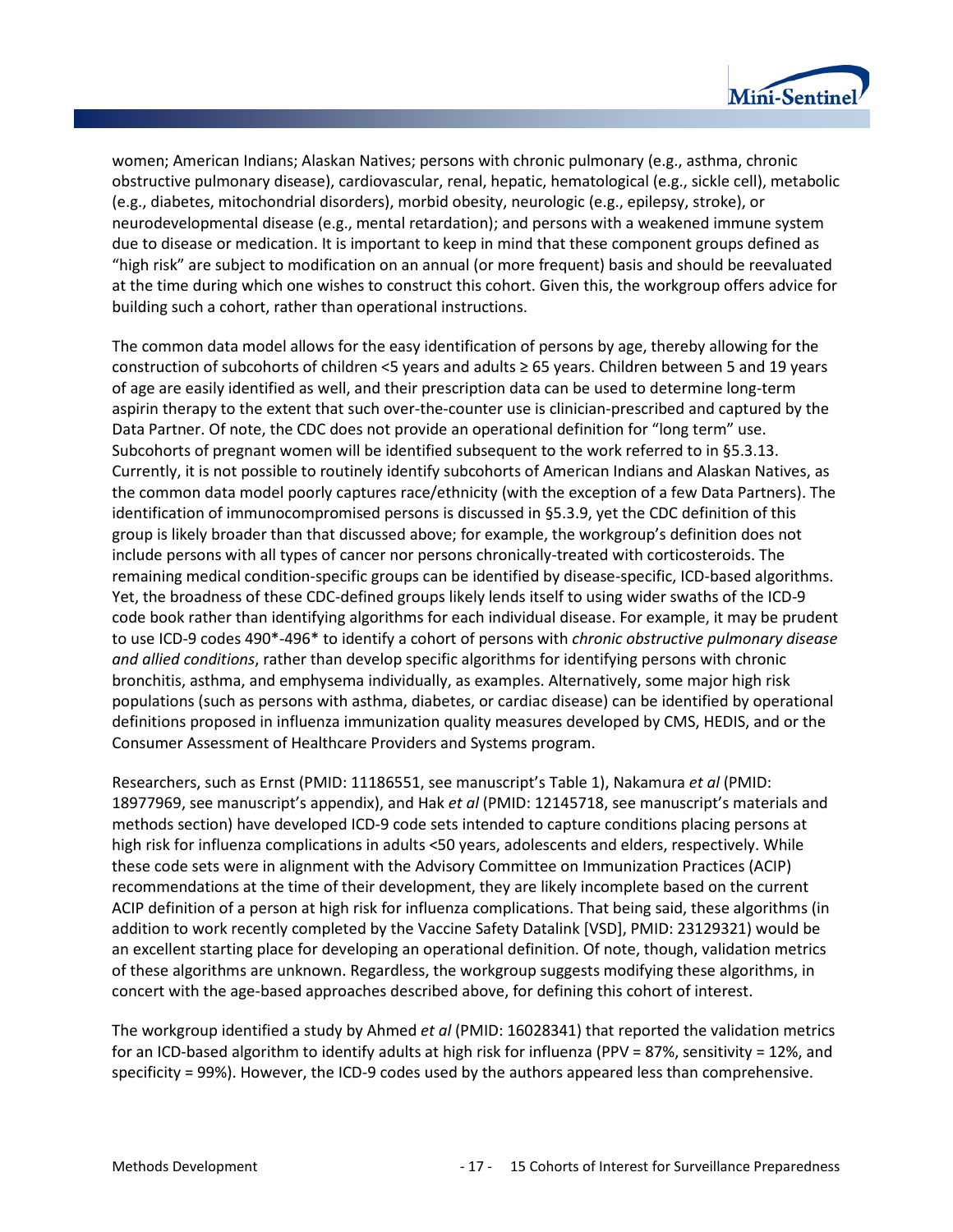

Therefore, the workgroup suggests that precedence be given to the work by the VSD, Ernst, Nakamura *et al*, and Hak *et al*.

#### **5.3.11. Nursing home residents**

The workgroup discussed a number of options for identifying a cohort of nursing home residents. In general, while the workgroup is reasonably confident that persons who have *ever* been in a nursing home can be identified using CPT codes, this approach cannot reliably be used to build specific time windows defining periods of nursing home stays. This is a major drawback and led to the workgroup's hesitation in recommending an algorithm for identifying this cohort, as it is difficult to envision the utility in simply knowing if an individual was *ever* in a nursing home (without knowing when and for how long).

If FDA maintains an interest in persons *ever* having spent time in a nursing home, specific CPT codes used to bill for the evaluation and management of patients receiving nursing facility care can be utilized. However, these codes were updated in 2005 and algorithms using such have not been validated. While validation metrics are known for algorithms using the older CPT codes for evaluation and management of patients receiving nursing facility care, and these older algorithms can be easily modified by supplanting the newer CPT codes, inferring validity metrics between old (PMIDs: 18070360, 18953230; Iwashyna TJ. *Health Services & Outcomes Research Methodology* 2003) and new algorithms should be done with caution. As a further complication, these validated algorithms were developed within Medicare data that has detailed place of service information, and such algorithms may not be transportable for use in the distributed database. With these major caveats in mind, one could consider the following operational definition for identifying a cohort of persons *ever* having been in a nursing home: one CPT code indicative of evaluation and management in a nursing home (99304, 99305, 99306, 99307, 99308, 99309, 99310, 99315, 99316, 99318). To reemphasize, use of these codes to build time windows of nursing homes stays has not been evaluated and cannot be recommended at this time without a formal validation within the distributed database. In fact, results from a preliminary modular program run suggested that CPT codes indicative of nursing home discharge evaluations were used infrequently and disproportionately less than initial assessment CPT codes.

The workgroup further discussed the capability of the common data model for identifying nursing home stays in an alternate manner—with particular interest in the care setting variable in the encounter table (coupled with admitting source and discharge status information). Yet, the institutional stay setting has limited granularity, capturing hospice, skilled nursing facility, rehabilitation center, nursing home, residential, overnight non-hospital dialysis and other non-hospital stays. While use of these common data model elements could inform the identification of periods of nursing home stays, such a method would need to be independently validated.

#### **5.3.12. Persons with diabetes**

Validation metrics of algorithms for identifying persons with types I and II diabetes can vary widely depending on the setting in which patients are identified and if laboratory measures are utilized. With this in mind, the workgroup proposes primary and secondary algorithms below.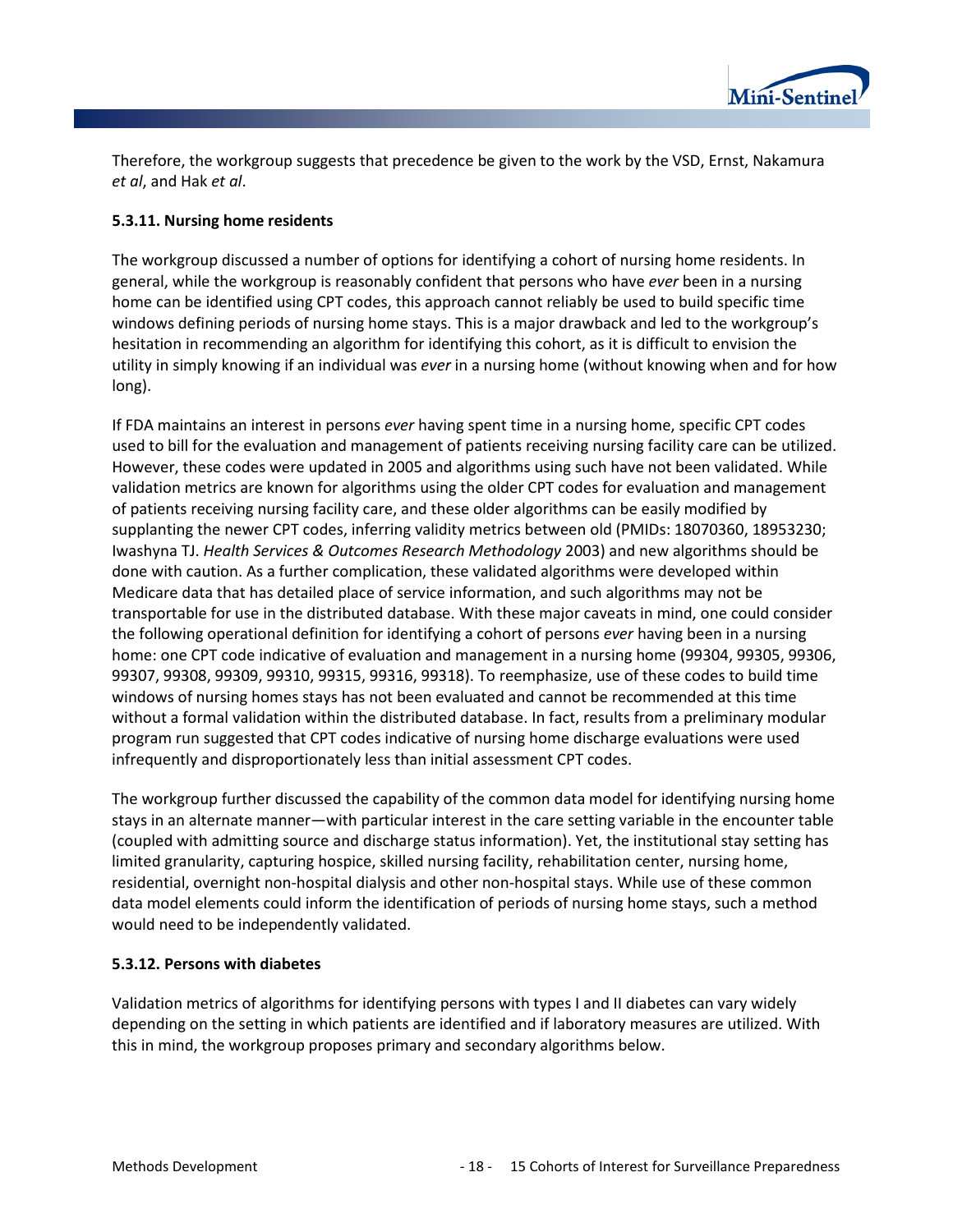

#### **5.3.12.1. Persons with type I diabetes**

Bobo *et al* (PMID: 22920280) validated an algorithm for identifying type I diabetics within Tennessee Medicaid data, finding a PPV = 80%. Operationally, the algorithm required: 1) a primary discharge diagnosis of 250 (*diabetes mellitus*), 250.0X (*diabetes mellitus without mention of complication*), 250.1X (*diabetes with ketoacidosis*), 250.2X (*diabetes with hyperosmolarity*), 250.3X (*diabetes with other coma*), or 250.9X (*diabetes with unspecified complication*); 2) an inpatient stay with a secondary discharge diagnosis for one of these same ICD-9 codes + no diagnosis for polycystic ovary syndrome (i.e., 265.4, *polycystic ovaries*) within 120 days of the diabetes diagnosis + a confirmatory antidiabetic prescription or an additional any-setting any-position ICD-9 code for diabetes within 120 days; or 3) an outpatient visit with a primary diagnosis for one of these same ICD-9 codes + a confirmatory antidiabetic prescription or an any-position inpatient ICD-9 code for diabetes within 120 days. In any of these three scenarios, ≥1 prescription for insulin was also required within 120 days of the diabetes diagnosis, with no more than a single prescription for an oral antidiabetic drug during that interval. A single prescription for an oral agent did not serve as an exclusion criterion, because such drugs may be occasionally prescribed while awaiting the results of confirmatory testing for type I diabetes. If the aforementioned definition was not met, the individual was classified as a type II diabetic. Of note though, the study population consisted solely of a small number of pediatric, adolescent, and young adult atypical antipsychotic users aged 6-24 years.

Rhodes *et al* (PMID: 17192348) also examined a pediatric, adolescent, and young adult population, yet within the Endocrine/Diabetes or Obesity Programs at Children's Hospital in Boston, finding a PPV = 97% (sensitivity was not reported). Operationally, the algorithm required an inpatient or outpatient ICD-9 code for 250.X1 or 250.X3.

Klompas *et al* (PMID: 23193215) developed algorithms for identifying type I diabetics, without regard to patient age, within Atrius Health EMR data. Their algorithm requiring ≥2 ICD-9 diagnoses for 250.X1 or 250.X3 + a current prescription for insulin + no prescription for an oral antidiabetic agent at any time (excluding metformin) yielded a PPV = 81% and sensitivity = 32%. Twenty-one other candidate algorithms were presented by the authors in the manuscript's Table 3. Of note, among persons meeting screening criteria for potential diabetes, algorithms that maximized sensitivity (often at the cost of PPV) included individual components such as: a prescription for insulin; no record of any oral antidiabetic drug; and no record of any oral antidiabetic drug (excluding metformin). Algorithms that maximized PPV (often at the cost of sensitivity) included individual components such as: a ratio of type I to type II ICD-9 codes >0.5; a ratio of type I to type II ICD-9 codes >0.5 + prescription for insulin; a ratio of type I to type II ICD-9 codes >0.5 + prescription for glucagon; C-peptide <0.8; and a prescription for urine acetone test strips. An algorithm that maximized PPV while maintaining an acceptable level of sensitivity included a requirement for a ratio of type I to type II ICD-9 codes >0.5 + no prescription for an oral antidiabetic drug (excluding metformin)—an algorithm with a PPV = 96% and sensitivity = 61%. Klompas *et al* also developed an "optimized" algorithm, achieving a PPV = 96% and sensitivity = 100%, yet this definition included laboratory components not currently supported by the common data model (e.g., C-peptide, diabetes autoantibodies results).

For identifying a cohort of persons with type I diabetes, the workgroup recommends the following algorithm proposed by Klompas *et al*: a ratio of type I to type II ICD-9 codes >0.5 + no prescription for an oral antidiabetic drug (excluding metformin). Should requisite laboratory data be made available within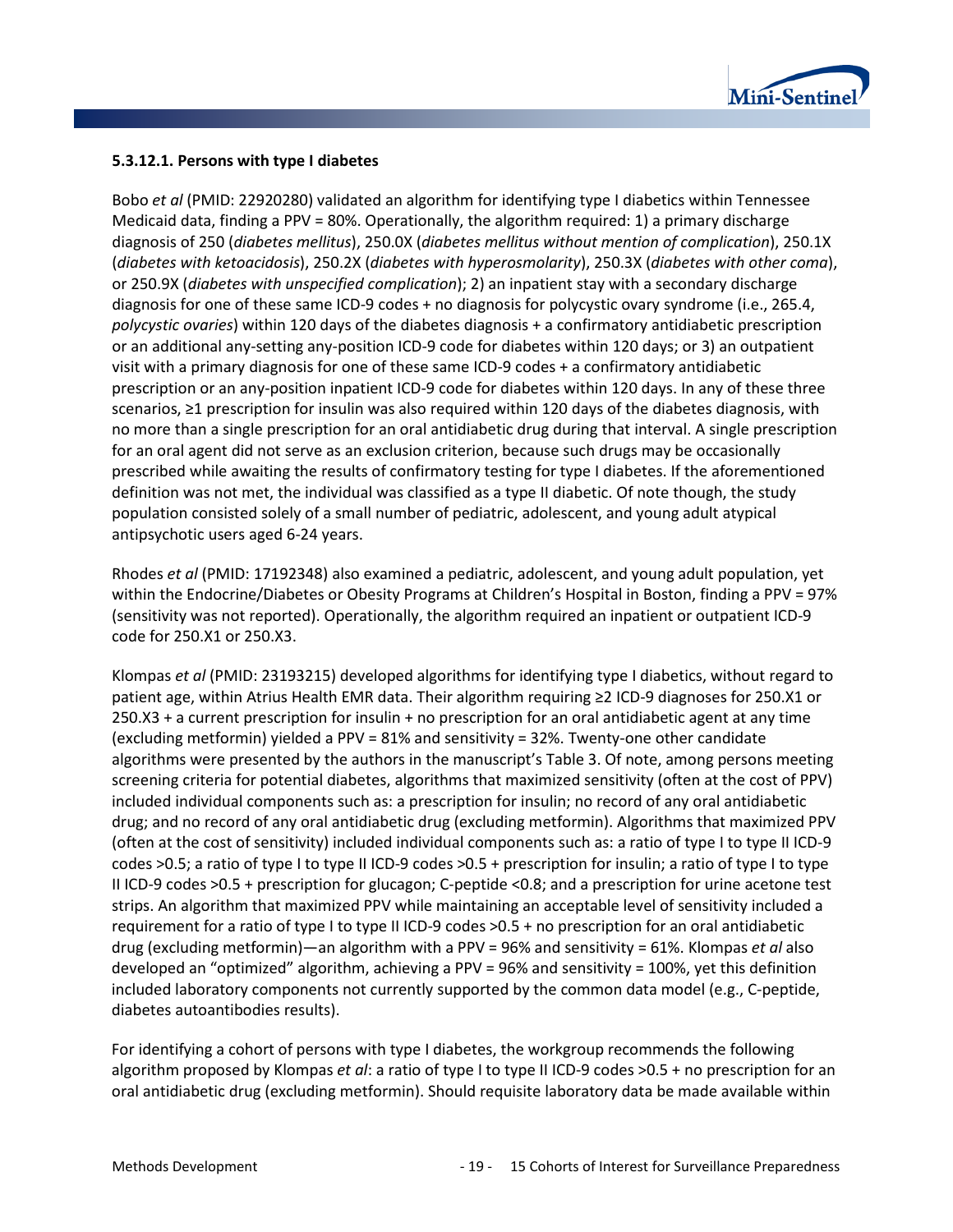

the distributed database, the Klompas *et al* "optimized" algorithm should be used. Should FDA be interested in identifying a cohort of pediatric, adolescent, and young adults with type 1 diabetes, the workgroup recommends the algorithm by Rhodes *et al*, as it was evaluated in more persons than that proposed by Bobo *et al*.

#### **5.3.12.2. Persons with type I or type II diabetes**

Most studies that validate diabetes algorithms do not distinguish between types I and II. Therefore, the workgroup presents recommendations for combined algorithms below.

O'Connor *et al* (PMID: 10178496) validated an ICD-9-based diabetes algorithm within 3,186 adult primary care patients of a staff model HMO in the Upper Midwest, using self report telephone survey as the gold standard. Within a 2-year period, diabetes was operationally defined by the presence of ≥2 ICD-9 diagnoses for 250.X (*diabetes mellitus*). This algorithm yielded a PPV = 94%, NPV = 99%, sensitivity = 91%, and specificity = 99%. While the high PPV and sensitivity makes this algorithm attractive, this validation study only evaluated outpatient codes and was rather dated. Related work by Hebert *et al* (PMID: 10624032) found similar but slightly less favorable results when examining 250.00-250.93 (*diabetes mellitus*), 357.2 (*polyneuropathy in diabetes*), 362.0-362.02 (*diabetic retinopathy*), or 366.41 (*diabetic cataract*) in any position on any claim type within Medicare claims, using self report via the Medicare Current Beneficiary Survey as the gold standard. Further, Hebert *et al* confirmed the importance of requiring at least two diagnosis codes when identifying persons with diabetes.

Solberg *et al* (PMID: 16849780) set forth to develop an algorithm to maximize PPV based on the prior work by O'Connor *et al*, seemingly within the same staff model HMO. Their Health Plan Employer Data and Information Set (HEDIS)-based algorithm required: 1) ≥2 outpatient or ≥1 inpatient ICD-9 codes from among the following, in a given calendar year: 250.XX, 357.2, 362.01, 362.02, or 366.41; or 2) a prescription for an antidiabetic medication (excluding single-agent metformin) in the same calendar year. The reference standard was medical record review. This algorithm has a PPV of >97%; sensitivity was not reported.

The workgroup recommends the above algorithm developed by Solberg *et al* as the primary method for identifying a cohort of persons with diabetes, as the author's reference standard was based on clinical data rather than self report. As a secondary recommendation, the workgroup suggests a modification to the Solberg algorithm that is more in alignment with the current HEDIS Comprehensive Diabetes Care measure definition. This secondary algorithm is operationally defined as: 1) ≥2 outpatient or ≥1 emergency department/inpatient ICD-9 from among the following, in a given calendar year: 250.XX, 357.2, 362.0X, or 366.41; or 2) a prescription for an antidiabetic medication (excluding single-agent metformin) in the same calendar year, only if no ICD-9 diagnosis of 251.8 (*other specified disorders of pancreatic internal secretion*), 256.4 (*polycystic ovaries*) or 962.0 (*poisoning by adrenal cortical steroids*) occurs in the same calendar year or year prior. Given that the validity metrics of this secondary algorithm have not been evaluated, the workgroup recommends that it only be used in parallel with the principal recommendation, to examine an alternate definition of persons with diabetes—in particular if there is concern that the principal algorithm might miss persons diagnosed with diabetes in the emergency department.

Should laboratory data, such as hemoglobin A1c and blood glucose, be made available within the distributed database, the workgroup recommends the "indicator"-based approach proposed by Zgibor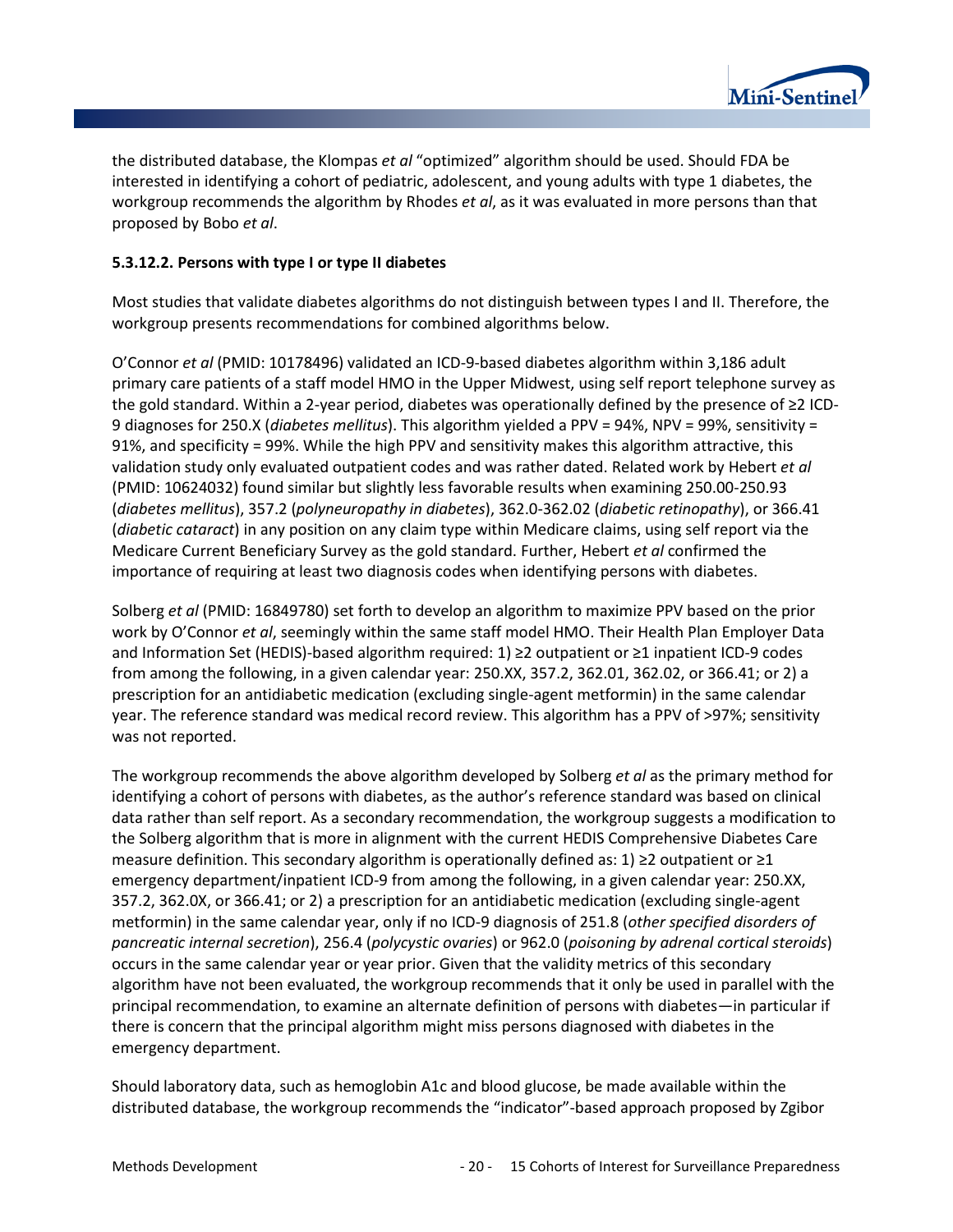

*et al* (PMID: 16934906). In particular, identification of a person with diabetes based on the requirement for ≥2 of the following six indicators had a PPV = 96%-97%, sensitivity 95%-97%, and specificity = 53%- 90%: 1) prescription for an antidiabetic medication; 2) ICD-9 code for 250.XX on an inpatient claim; 3) ICD-9 code for 250.XX on an outpatient claim; 4) ICD-9 code for 250.XX on an emergency department claim; 5) any A1c measurement, regardless of value; and 6) blood glucose > 200 mg/dl.

#### **5.3.13. Pregnancy cohorts, including pregnant women, live births, & babies born prematurely**

The workgroup received clarification from FDA that a more comprehensive review of these populations and development of algorithms would be handled by a Medication Exposures in Pregnancy Risk Evaluation Program (MEPREP) task order being led by Dr. Darren Toh. Please refer to their work on these topics.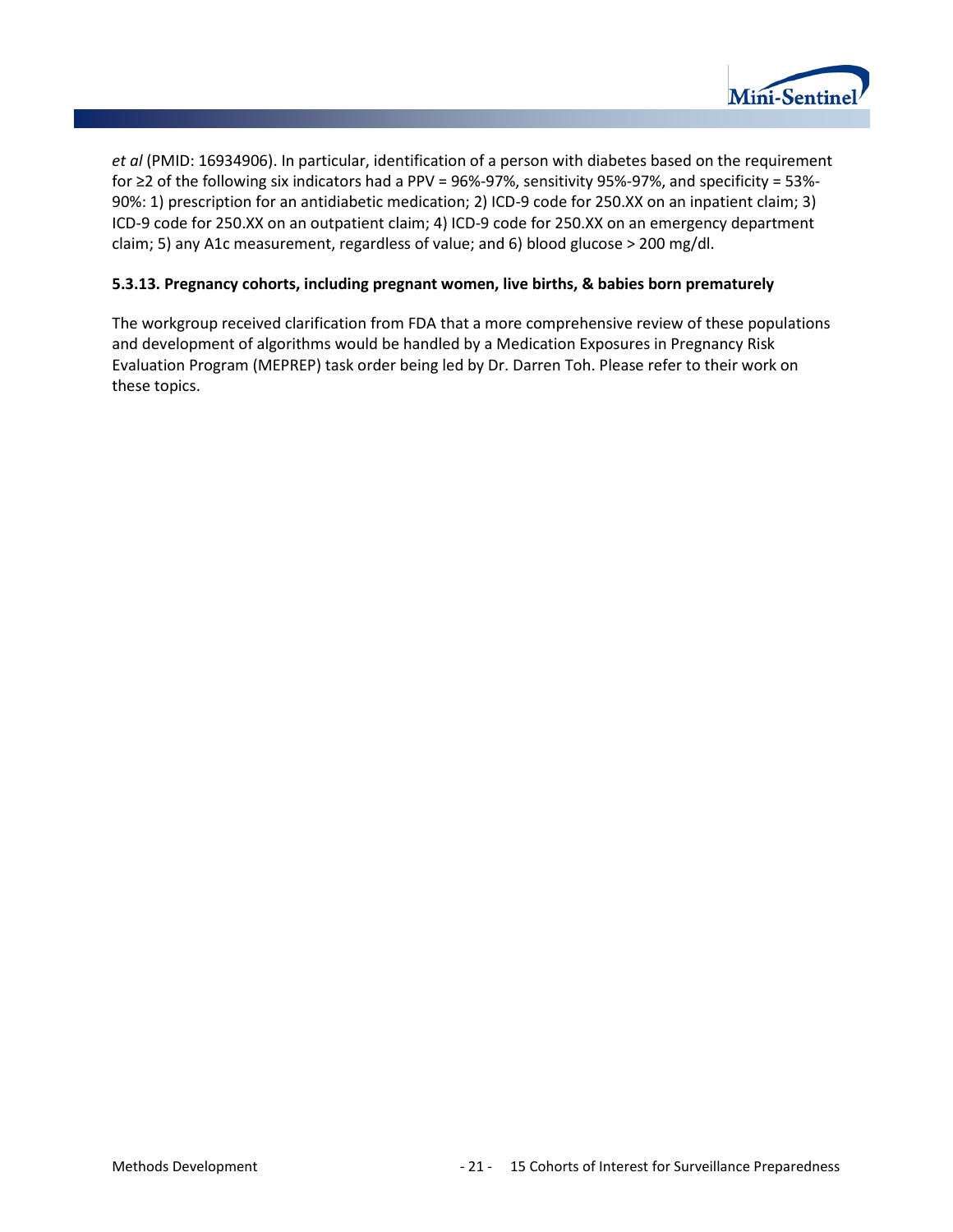

### **6. APPENDIX**

### **Appendix Table 1. Operational definitions for algorithms recommended by the Workgroup**

| <b>Cohort of interest</b>        | <b>Recommended algorithm</b>                                                                                                                                                                                                                                                                                                                                                                                                                                                                                                                                          |                                                                                                                                                            |  |  |
|----------------------------------|-----------------------------------------------------------------------------------------------------------------------------------------------------------------------------------------------------------------------------------------------------------------------------------------------------------------------------------------------------------------------------------------------------------------------------------------------------------------------------------------------------------------------------------------------------------------------|------------------------------------------------------------------------------------------------------------------------------------------------------------|--|--|
| 1. Asthma                        |                                                                                                                                                                                                                                                                                                                                                                                                                                                                                                                                                                       |                                                                                                                                                            |  |  |
| Asthma, in adults                |                                                                                                                                                                                                                                                                                                                                                                                                                                                                                                                                                                       |                                                                                                                                                            |  |  |
| Primary                          | >=3 ambulatory care visit for asthma (ICD-9 493.XX in any position) or<br>>=1 hospitalization for asthma (ICD-9 493.XX in any position); 2-year<br>claim period                                                                                                                                                                                                                                                                                                                                                                                                       | Gershon et al                                                                                                                                              |  |  |
| Secondary                        | >=1 ambulatory care visit for asthma (ICD-9 493.XX in any position) or<br>>=1 hospitalization for asthma (ICD-9 493.XX in any position); claim<br>period unspecified                                                                                                                                                                                                                                                                                                                                                                                                  | Maximizes sensitivity (as<br>reported by Gershon et<br>al), as may be useful for a<br>confounder code set                                                  |  |  |
| Asthma, in children              |                                                                                                                                                                                                                                                                                                                                                                                                                                                                                                                                                                       |                                                                                                                                                            |  |  |
| Primary                          | [>=1 inpatient, outpatient, or emergency department claim listing<br>ICD-9 493.XX as the primary/first-listed diagnosis during a 12-month<br>period] or [>=1 asthma medication dispensing event, defined by a<br>bronchodilator (including anticholinergic, sympathomimetic, or<br>xanthine derivative), leukotriene formation inhibitor, leukotriene<br>receptor antagonist, or inhaled corticosteroid]                                                                                                                                                              | For "probable" asthma;<br>workgroup modification<br>to Wakefield et al's<br>Council of State &<br>Territorial<br>Epidemiologists (CSTE)<br>modification #2 |  |  |
| 2. Coronary artery disease (CAD) |                                                                                                                                                                                                                                                                                                                                                                                                                                                                                                                                                                       |                                                                                                                                                            |  |  |
| CAD, general                     |                                                                                                                                                                                                                                                                                                                                                                                                                                                                                                                                                                       |                                                                                                                                                            |  |  |
| Primary                          | [two any-position outpatient diagnoses] or [one any-position<br>inpatient diagnosis] for ICD-9 410.XX, 411.X, 412, 413.X, or 414.X in a<br>12-month period                                                                                                                                                                                                                                                                                                                                                                                                            | Solberg et al                                                                                                                                              |  |  |
| Secondary                        | [one any-position outpatient diagnosis] or [one any-position inpatient<br>diagnosis] for ICD-9 410.XX, 411.X, 412, 413.X, or 414.X in a 12-month<br>period                                                                                                                                                                                                                                                                                                                                                                                                            | Maximizes sensitivity, as<br>may be useful for a<br>confounder code set                                                                                    |  |  |
| Acute myocardial infarction      |                                                                                                                                                                                                                                                                                                                                                                                                                                                                                                                                                                       |                                                                                                                                                            |  |  |
| Primary                          | Any-position hospital discharge diagnosis of 410.XX, 427.4X, or 427.5                                                                                                                                                                                                                                                                                                                                                                                                                                                                                                 | De novo; maximizes<br>sensitivity while<br>maintaining an adequate<br>PPV                                                                                  |  |  |
| Angina                           | no recommendation                                                                                                                                                                                                                                                                                                                                                                                                                                                                                                                                                     |                                                                                                                                                            |  |  |
| 3. Dementia                      |                                                                                                                                                                                                                                                                                                                                                                                                                                                                                                                                                                       |                                                                                                                                                            |  |  |
| Primary                          | Any-file ICD-9 diagnosis of 290.0, 290.1X, 290.2X, 290.3, 290.4X,<br>291.2, 294.1X, 046.1, 331.0, 331.1X, 331.2, or 331.82 on 1 claim,<br>using a look-back period of 30 months; patient age >=40                                                                                                                                                                                                                                                                                                                                                                     | Bharmal et al                                                                                                                                              |  |  |
| Secondary                        | Any-position hospital discharge diagnosis of an ICD-9 code for 290.X,<br>294.1X, or 331.2                                                                                                                                                                                                                                                                                                                                                                                                                                                                             | If an improvement on<br>PPV is required, yet at<br>great cost to sensitivity                                                                               |  |  |
| 4. Mood disorders                |                                                                                                                                                                                                                                                                                                                                                                                                                                                                                                                                                                       |                                                                                                                                                            |  |  |
| Depression                       |                                                                                                                                                                                                                                                                                                                                                                                                                                                                                                                                                                       |                                                                                                                                                            |  |  |
| Primary                          | >=2 occurrences among the following criteria during a 12-month<br>period: 1) primary/first-listed ICD-9 diagnosis for depression (296.2X,<br>296.3X, 300.4, or 311; and 2) antidepressant prescription claim:<br>including monoamine oxidase inhibitors, tricyclics (excluding doxepin<br>and amitriptyline), tetracyclics, selective serotonin reuptake<br>inhibitors, serotonin and norepinephrine reuptake inhibitors,<br>serotonin-2 receptor antagonists, alpha-2 receptor antagonists, and<br>miscellaneous antidepressants such as modified cyclics; excluding | Workgroup modification<br>to Spettell et al                                                                                                                |  |  |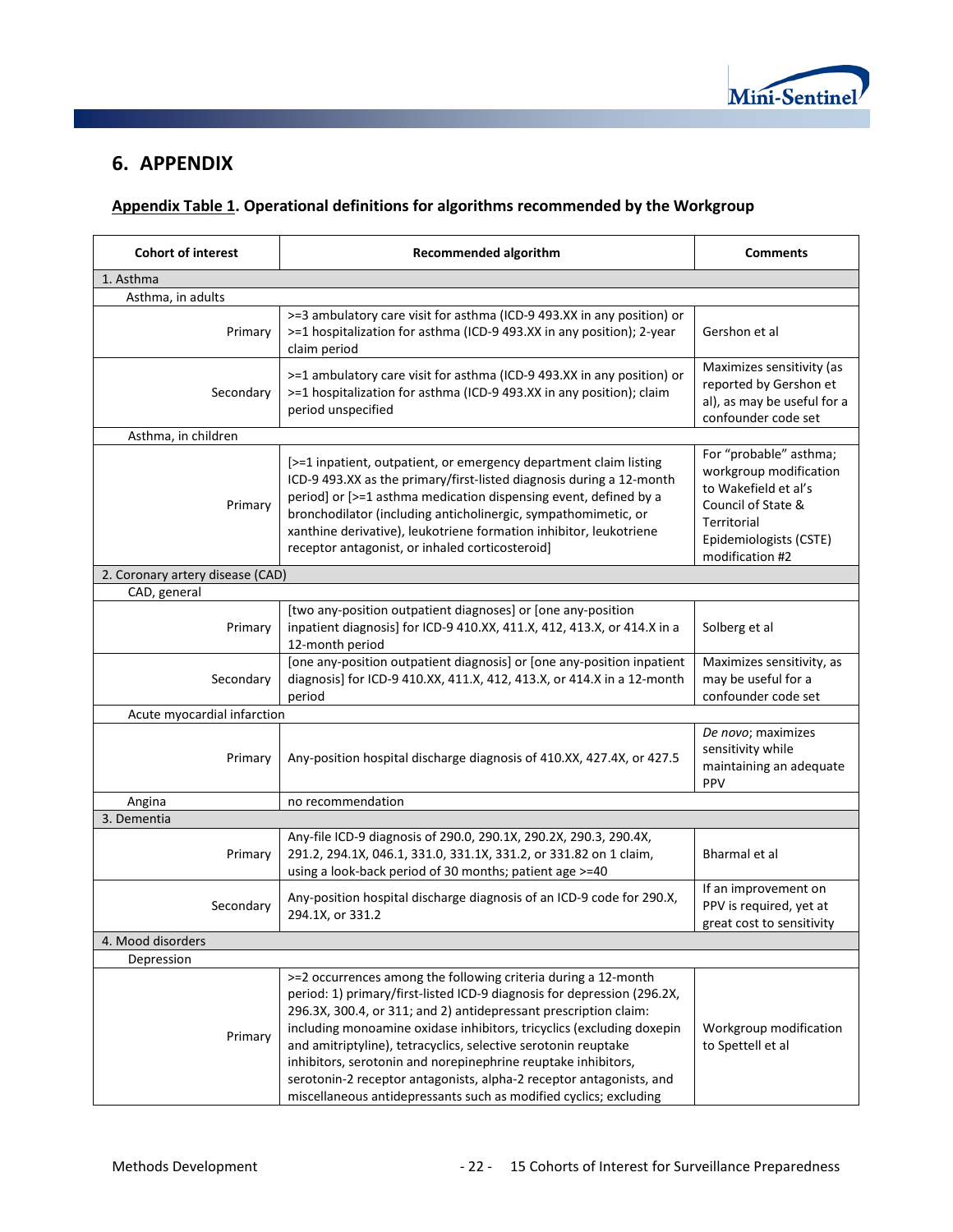

| <b>Cohort of interest</b> | <b>Recommended algorithm</b>                                                                                                                                                                                                                                                                                                                                                                                                                                                                                                                                                                                                                                    | <b>Comments</b>                                                                                                                                                                                            |
|---------------------------|-----------------------------------------------------------------------------------------------------------------------------------------------------------------------------------------------------------------------------------------------------------------------------------------------------------------------------------------------------------------------------------------------------------------------------------------------------------------------------------------------------------------------------------------------------------------------------------------------------------------------------------------------------------------|------------------------------------------------------------------------------------------------------------------------------------------------------------------------------------------------------------|
|                           | lithium, excluding trimipramine in persons <19 years old, and<br>excluding bupropion. The algorithm could be satisfied by either one<br>occurrence of each component of the algorithm definition or two<br>occurrences within either individual component.                                                                                                                                                                                                                                                                                                                                                                                                      |                                                                                                                                                                                                            |
| Secondary                 | [billing diagnosis of depression defined by ICD-9: 290.13, 290.21,<br>290.43, 296.2X, 296.3X, 296.82, 296.9, 296.99, 298, 300.4, 301.1,<br>305.8, 305.81, 309, 309.1, 311, 969, E939.0, or V79.0] or<br>[antidepressant prescription for: citalopram, clomipramine,<br>desipramine, duloxetine, escitalopram, fluoxetine, fluvoxamine,<br>imipramine, maprotiline, mirtazapine, nefazodone, nortriptyline,<br>paroxetine, phenelzine, protriptyline, sertraline, selegiline patch,<br>tranylcypromine, trimipramine, or venlafaxine AND no diagnosis of<br>anxiety/panic (ICD-9: 300.00, 300.01, 300.02, 300.09), PTSD (ICD-9:<br>309.81) or pain (ICD-9: 338)] | Workgroup modification<br>to Trinh et al; use in<br>parallel with primary<br>recommendation if<br>particular concern over<br>modest PPV of above<br>algorithm                                              |
| Bipolar                   | no recommendation                                                                                                                                                                                                                                                                                                                                                                                                                                                                                                                                                                                                                                               |                                                                                                                                                                                                            |
| 5. Smokers, tobacco users |                                                                                                                                                                                                                                                                                                                                                                                                                                                                                                                                                                                                                                                                 |                                                                                                                                                                                                            |
| Primary                   | Presence of any the following codes on any claim type: ICD-9: 292.0,<br>305.1, V15.82, V65.42; CPT-I: 99406, 99407; CPT-II: 1000F, 1001F,<br>4000F, 4001F                                                                                                                                                                                                                                                                                                                                                                                                                                                                                                       | Chen et al; sensitivity<br>anticipated to be poor                                                                                                                                                          |
| Secondary                 | Presence of any the following codes on any claim type: ICD-9: 305.1,<br>649.0X, 989.84, V15.82; CPT-I: 83887, 99406, 99407; CPT-II: 1034F,<br>1035F, 4000F, 4001F, 4004F; HCPCS: C9801, C9802, G0375, G0376,<br>G0436, G0437, G8093, G8094, G8402, G8403, G8453, G8454, G8455,<br>G8456, G8688, G9016, S4990, S4991, S4995, S9075, S9453; NDC:<br>nicotine replacement, varenicline, Zyban (brand only)                                                                                                                                                                                                                                                         | Leonard-Carnahan de<br>novo algorithm developed<br>by workgroup; sensitivity<br>not known, but expected<br>to be greater than the<br>primary algorithm                                                     |
| 6. Chronic kidney disease |                                                                                                                                                                                                                                                                                                                                                                                                                                                                                                                                                                                                                                                                 |                                                                                                                                                                                                            |
| Primary                   | Any-position, any-claim ICD-9 code of 582.XX, 583, 583.0, 583.1,<br>583.2, 583.4, 583.6, 583.7, 585.X, 586.X, or 588.X                                                                                                                                                                                                                                                                                                                                                                                                                                                                                                                                          | Quan '08 et al; likely to<br>identify persons with<br>Stage 3-5 disease                                                                                                                                    |
| Secondary                 | Any-position, any-claim ICD-9 code of 582.XX, 583, 583.0, 583.1,<br>583.2, 583.4, 583.6, 583.7, 585.X, 586.X, 588.X, 792.5, V42.0, V45.1,<br>V56.0, V56.2, V56.31, V56.32, or V56.8                                                                                                                                                                                                                                                                                                                                                                                                                                                                             | Workgroup-derived<br>combination of Quan '08<br>et al and Parker et al<br>algorithms; intended to<br>improve on sensitivity of<br>above algorithm; likely to<br>identify persons with<br>Stage 3-5 disease |
| 7. Obese persons          |                                                                                                                                                                                                                                                                                                                                                                                                                                                                                                                                                                                                                                                                 |                                                                                                                                                                                                            |
| Primary                   | Rely on pre-constructed SAS macros for calculating body mass index<br>from height and weight                                                                                                                                                                                                                                                                                                                                                                                                                                                                                                                                                                    | Refer to work by Mini-<br>Sentinel Data Core                                                                                                                                                               |
| Secondary                 | Any-position, any-claim ICD-9 code for 278.0X                                                                                                                                                                                                                                                                                                                                                                                                                                                                                                                                                                                                                   | Workgroup modification<br>to Quan et al; may be<br>appropriate for other<br>uses, but not cohort<br>development                                                                                            |
| 8. Hypertension           |                                                                                                                                                                                                                                                                                                                                                                                                                                                                                                                                                                                                                                                                 |                                                                                                                                                                                                            |
| Primary                   | ICD-9 code 401.XX on any claim in any position, plus a medication<br>within one of the following broadly-defined classes, within 90 days of<br>the ICD-9 diagnosis: angiotensin-converting enzyme inhibitor,<br>angiotensin receptor blocker, beta blocker (systemic), calcium<br>channel blocker, centrally- or peripherally-acting antiadrenergic<br>agent, direct renin inhibitor, selective aldosterone receptor                                                                                                                                                                                                                                            | Workgroup modification<br>to Bullano et al's "Rule B"<br>algorithm                                                                                                                                         |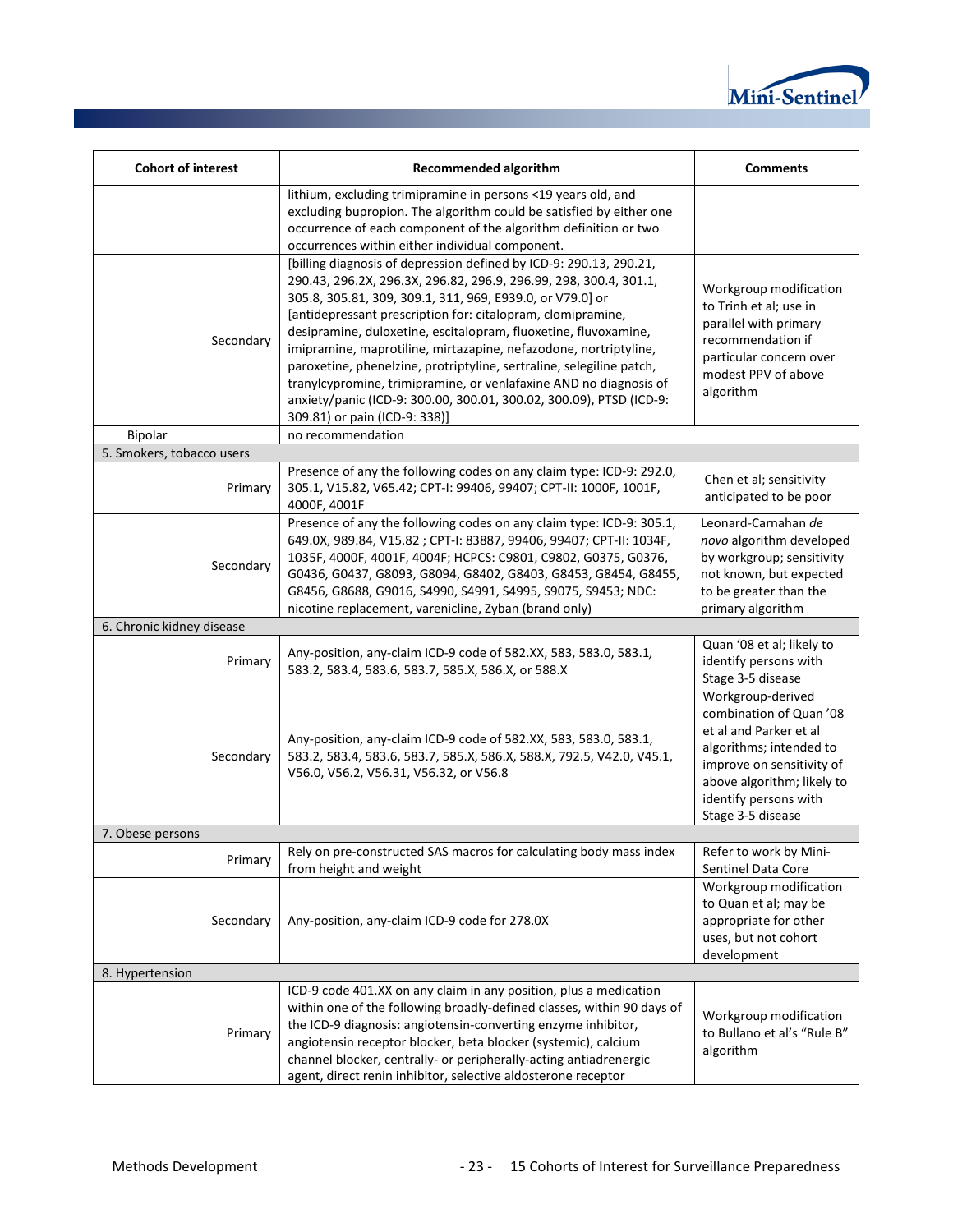

| <b>Cohort of interest</b>    | <b>Recommended algorithm</b>                                                                                                                                                                                                                                                                                                                                                                                                                                                                                                                                                                                                                                                                                                                                                                                                                                                               |                                                                                                                                                                                                                                                                                     |  |  |  |
|------------------------------|--------------------------------------------------------------------------------------------------------------------------------------------------------------------------------------------------------------------------------------------------------------------------------------------------------------------------------------------------------------------------------------------------------------------------------------------------------------------------------------------------------------------------------------------------------------------------------------------------------------------------------------------------------------------------------------------------------------------------------------------------------------------------------------------------------------------------------------------------------------------------------------------|-------------------------------------------------------------------------------------------------------------------------------------------------------------------------------------------------------------------------------------------------------------------------------------|--|--|--|
|                              | antagonist, or vasodilator (i.e., hydralazine, oral minoxidil)                                                                                                                                                                                                                                                                                                                                                                                                                                                                                                                                                                                                                                                                                                                                                                                                                             |                                                                                                                                                                                                                                                                                     |  |  |  |
| 9. Immunocompromised         |                                                                                                                                                                                                                                                                                                                                                                                                                                                                                                                                                                                                                                                                                                                                                                                                                                                                                            |                                                                                                                                                                                                                                                                                     |  |  |  |
| Exposure to immunologics     |                                                                                                                                                                                                                                                                                                                                                                                                                                                                                                                                                                                                                                                                                                                                                                                                                                                                                            |                                                                                                                                                                                                                                                                                     |  |  |  |
| Primary                      | Prescription for one of the following agents, as identified by NDC<br>and/or HCPCSs, within persons devoid of a malignant neoplasm or<br>neuroendocrine tumor diagnosis (defined as ICD-9 140.X - 209.X):<br>selected immunosuppressives (alefacept, azathioprine, basiliximab,<br>belatacept, non-ophthalmic cyclosporine, glatiramer, mycophenolate,<br>sirolimus, and non-topical tacrolimus), selected immunomodulators<br>(abatacept, adalimumab, anakinra, canakinumab, certolizumab,<br>dimethyl fumarate, etanercept, fingolimod, golimumab, infliximab,<br>lenalidomide, mitoxantrone, natalizumab, pomalidomide, rilonacept,<br>teriflunomide, thalidomide, tocilizumab, and ustekinumab), a<br>selected antirheumatic kinase inhibitor (tofacitinib), selected<br>monoclonal antibodies (alemtuzumab, ofatumumab, and rituximab),<br>and an alkylating agent (cyclophosphamide) | Intent to identify non-<br>cancer patients receiving<br>immunologic treatment<br>thought to suppress the<br>immune system                                                                                                                                                           |  |  |  |
| Human immunodeficiency virus |                                                                                                                                                                                                                                                                                                                                                                                                                                                                                                                                                                                                                                                                                                                                                                                                                                                                                            |                                                                                                                                                                                                                                                                                     |  |  |  |
| Primary                      | At least 3 occurrences of ICD-9 042 in any position on any claim type<br>over a 3-year period                                                                                                                                                                                                                                                                                                                                                                                                                                                                                                                                                                                                                                                                                                                                                                                              | Antoniou et al; still likely<br>suboptimal to linkage to<br>clinical cohort/registry<br>data; use if sufficient<br>follow-up time to be able<br>to fulfill the 3-year<br>requirement                                                                                                |  |  |  |
| Secondary                    | >1 outpatient or ≥1 inpatient ICD-9 code for 042 or V08 (or DRG 488-<br>490, if available within the distributed database)                                                                                                                                                                                                                                                                                                                                                                                                                                                                                                                                                                                                                                                                                                                                                                 | Use if follow-up time is<br>limited; algorithm will<br>perform better if DRG<br>component of definition<br>is included                                                                                                                                                              |  |  |  |
| Cancers of interest          | no recommendation                                                                                                                                                                                                                                                                                                                                                                                                                                                                                                                                                                                                                                                                                                                                                                                                                                                                          |                                                                                                                                                                                                                                                                                     |  |  |  |
| 10. Influenza complications  |                                                                                                                                                                                                                                                                                                                                                                                                                                                                                                                                                                                                                                                                                                                                                                                                                                                                                            |                                                                                                                                                                                                                                                                                     |  |  |  |
| Primary                      | Identify Centers for Disease Control and Prevention high-risk groups<br>current as of the time the cohort is to be constructed and build an<br>algorithm based on advice offered within the Workgroup report                                                                                                                                                                                                                                                                                                                                                                                                                                                                                                                                                                                                                                                                               | Begin with reliance on<br>prior work by Ernst,<br>Nakamura et al, Hak et al,<br>and the Vaccine Safety<br>Datalink                                                                                                                                                                  |  |  |  |
| 11. Nursing home residents   | no recommendation                                                                                                                                                                                                                                                                                                                                                                                                                                                                                                                                                                                                                                                                                                                                                                                                                                                                          |                                                                                                                                                                                                                                                                                     |  |  |  |
| 12. Diabetes mellitus        |                                                                                                                                                                                                                                                                                                                                                                                                                                                                                                                                                                                                                                                                                                                                                                                                                                                                                            |                                                                                                                                                                                                                                                                                     |  |  |  |
| Type I<br>Primary            | [a ratio of type I (ICD-9 250.X1 or 250.X3) to type II (ICD-9 250.X0 or<br>250.X2) codes >0.5] and [no prescription for an oral antidiabetic drug<br>(excluding metformin)]                                                                                                                                                                                                                                                                                                                                                                                                                                                                                                                                                                                                                                                                                                                | Klompas et al                                                                                                                                                                                                                                                                       |  |  |  |
| Secondary                    | [a ratio of type I (ICD-9 250.X1 or 250.X3) to type II (ICD-9 250.X0 or<br>250.X2) codes >0.5 and a prescription for glucagon] or [a ratio of type<br>I (ICD-9 250.X1 or 250.X3) to type II (ICD-9 250.X0 or 250.X2) codes<br>>0.5 and no prescription for an oral antidiabetic drug (excluding<br>metformin)] or [C-peptide negative] or [diabetes autoantibodies<br>positive] or [prescription for urine acetone test strips]                                                                                                                                                                                                                                                                                                                                                                                                                                                            | Klompas et al's optimized<br>algorithm; use if requisite<br>laboratory data become<br>widely available within<br>the distributed database,<br>if not, drop the definition<br>components requiring C-<br>peptide and diabetes<br>autoantibodies, as PPV<br>and sensitivity are still |  |  |  |